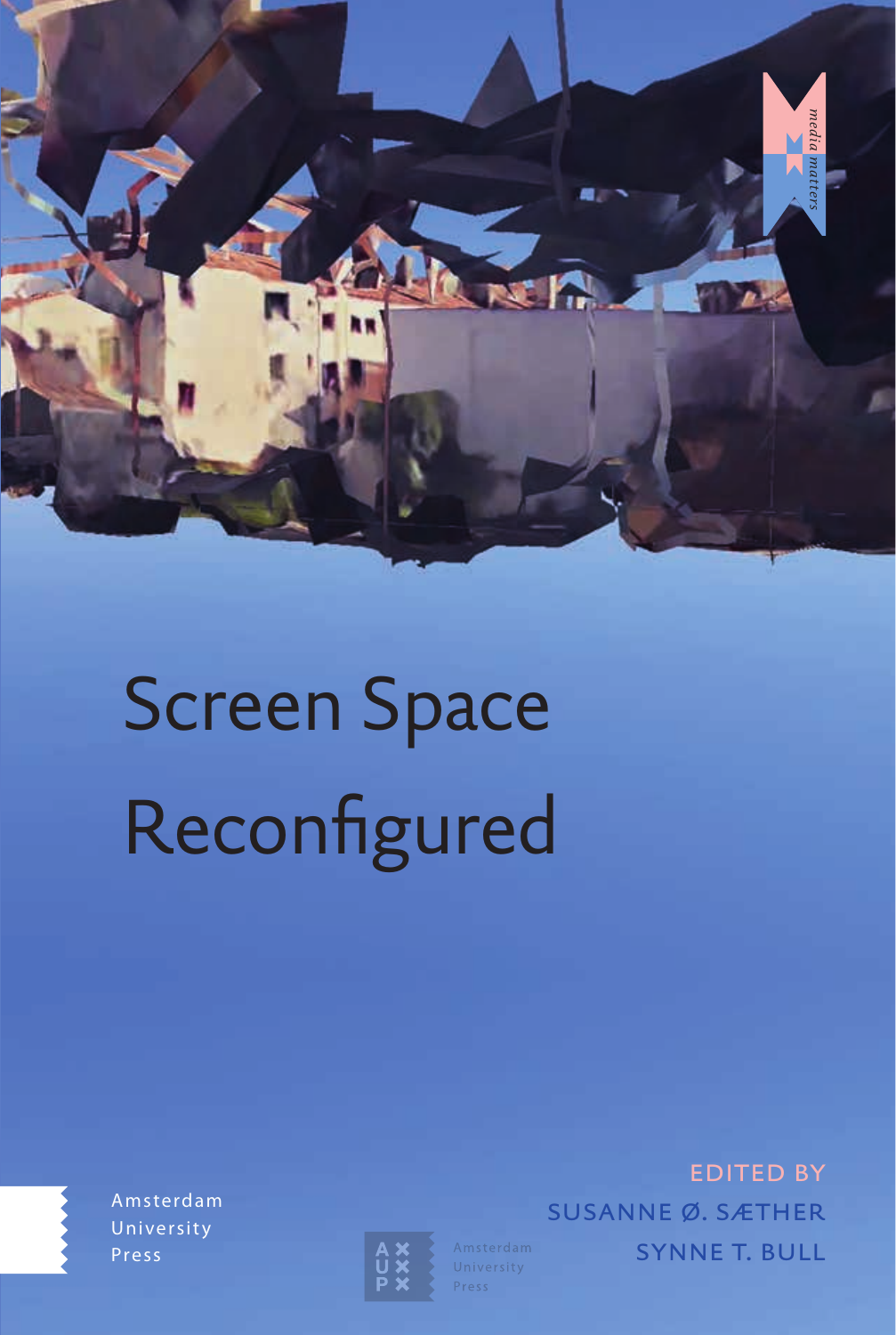Screen Space Reconfigured

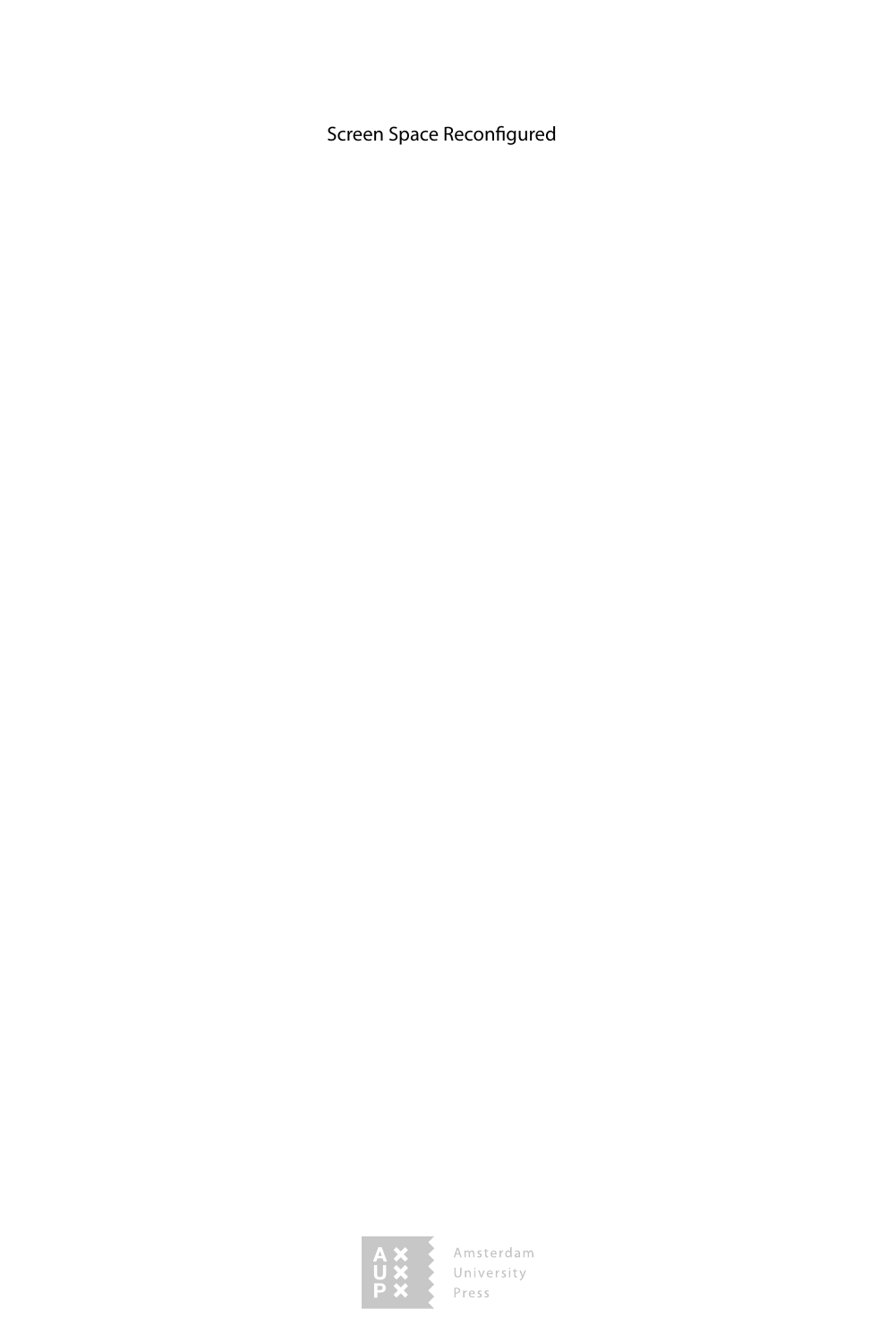## **MediaMatters**

MediaMatters is an international book series published by Amsterdam University Press on current debates about media technology and its extended practices (cultural, social, political, spatial, aesthetic, artistic). The series focuses on critical analysis and theory, exploring the entanglements of materiality and performativity in 'old' and 'new' media and seeks contributions that engage with today's (digital) media culture.

For more information about the series see: www.aup.nl

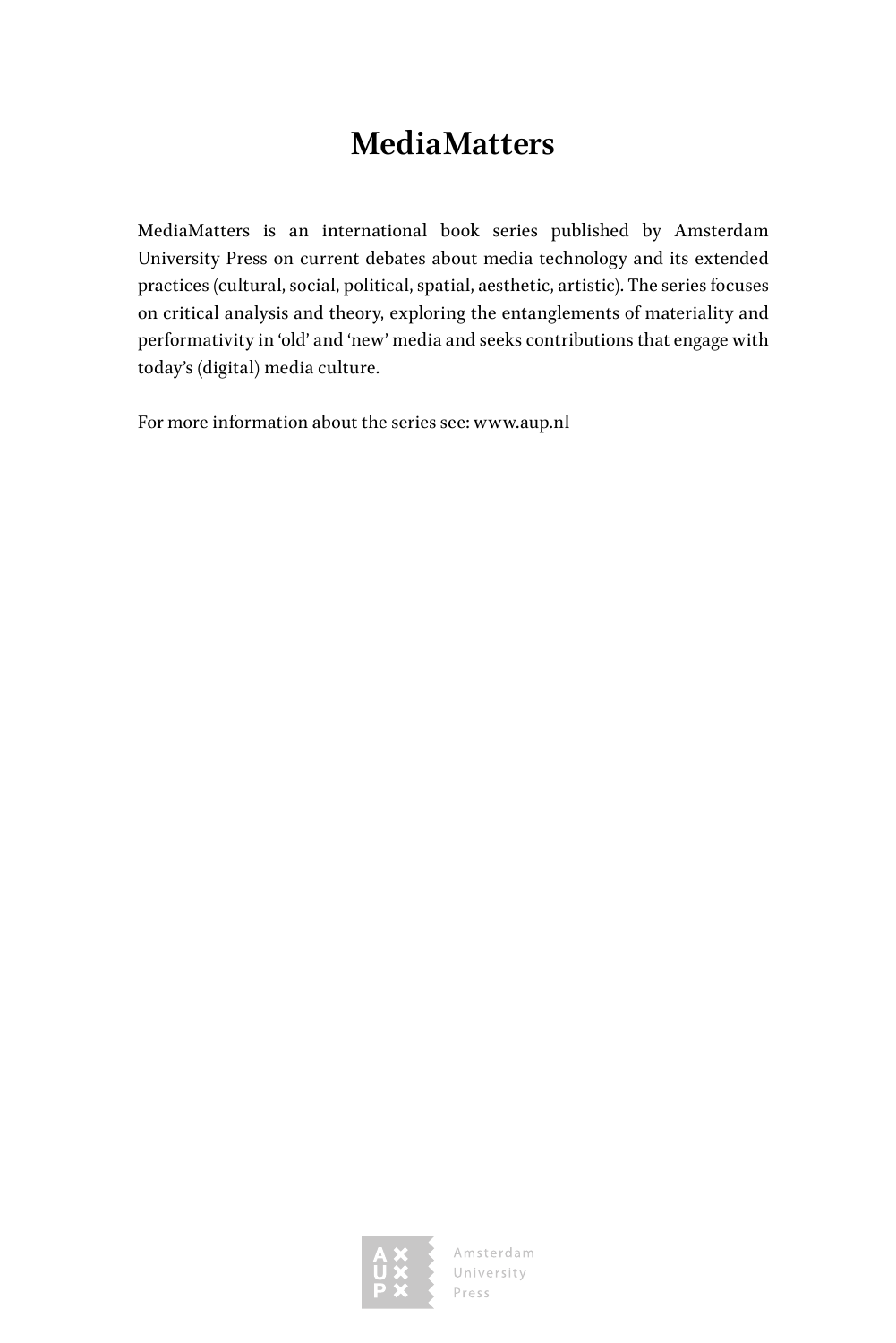## Screen Space Reconfigured

*Edited by Susanne Ø. Sæther and Synne T. Bull*

Amsterdam University Press

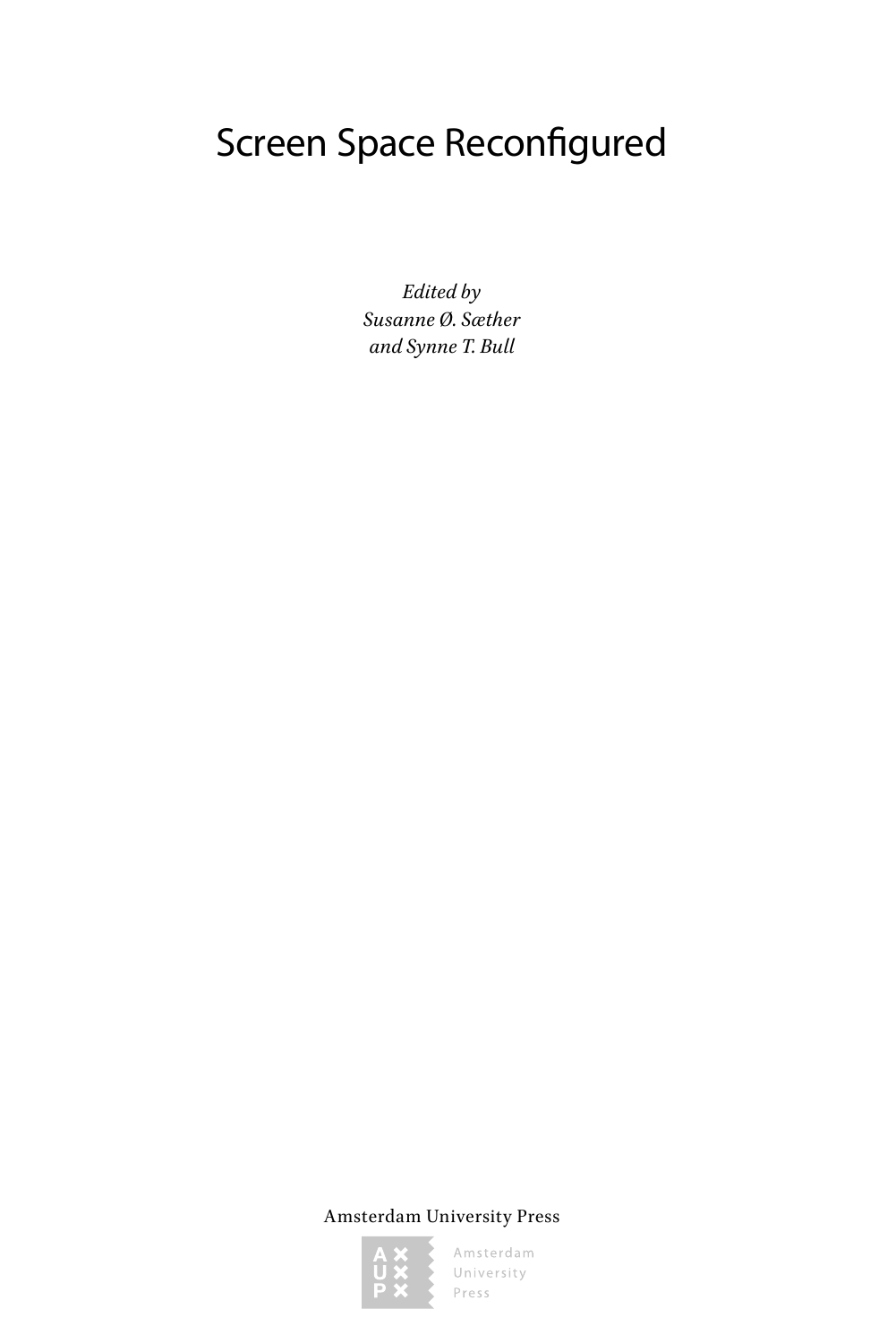This project has received funding from the University of Oslo's publishing fund, the Department of Media and Communication, and the Department of Philosophy, Classics, History of Art and Ideas at the University of Oslo.

Cover illustration: Bull.Miletic, *Venetie 11111100001* (1500-2017), video still. Image courtesy of the artists and Anglim Gilbert Gallery.

Cover design: Suzan Beijer Lay-out: Crius Group, Hulshout

isbn 978 90 8964 992 8 e-isbn 978 90 4852 905 6 DOI 10.5117/9789089649928 nur 670



Creative Commons License CC BY NC ND (http://creativecommons.org/licenses/by-nc-nd/3.0)

All authors / Amsterdam University Press B.V., Amsterdam 2020

Some rights reserved. Without limiting the rights under copyright reserved above, any part of this book may be reproduced, stored in or introduced into a retrieval system, or transmitted, in any form or by any means (electronic, mechanical, photocopying, recording or otherwise).

Every effort has been made to obtain permission to use all copyrighted illustrations reproduced in this book. Nonetheless, whosoever believes to have rights to this material is advised to contact the publisher.

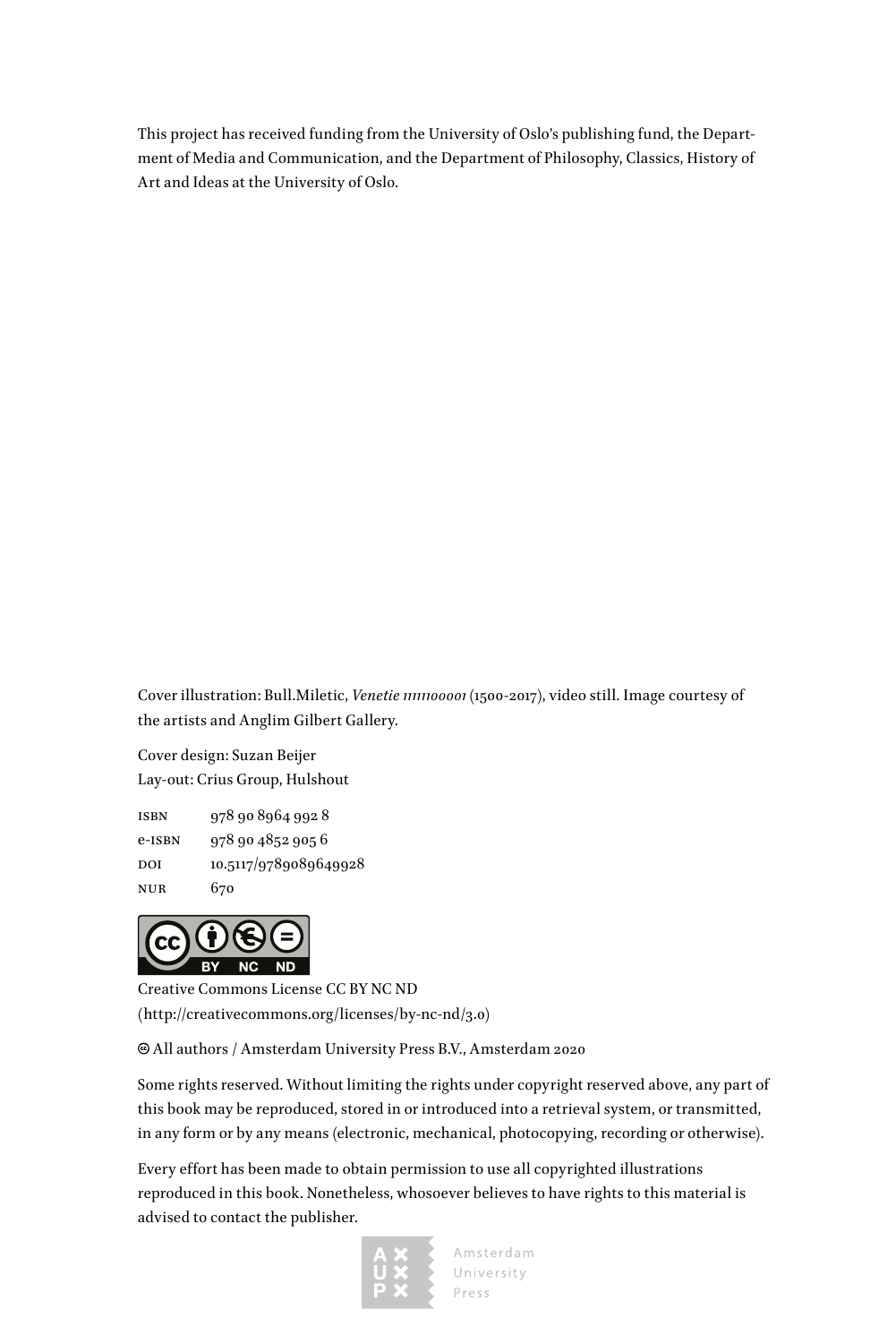## **Table of Contents**

| Preface |                                                                                                                                         | 7   |
|---------|-----------------------------------------------------------------------------------------------------------------------------------------|-----|
|         | Susanne Ø. Sæther and Synne T. Bull                                                                                                     |     |
|         | Introduction: Screen Space Reconfigured<br>Susanne Ø. Sæther and Synne T. Bull                                                          |     |
| 1.      | Surface Tension, Screen Space<br>Giuliana Bruno                                                                                         | 35  |
|         | 2. Knowing Not What To Believe: Digital Space and Entanglement<br>in Life of Pi, Gravity, and Interstellar<br>William Brown             | 55  |
|         | 3. Digital 3D, Parallax Effects, and the Construction of Film Space<br>in Tangled 3D and Cave of Forgotten Dreams 3D<br>Kristen Whissel | 77  |
|         | 4. Reconfigurations of Screen Borders: The New or Not-So-New<br><b>Aspect Ratios</b><br>Miriam Ross                                     | 105 |
|         | 5. Face, Frame, Fragment: Refiguring Space in Found-Footage<br>Cinema<br>Allan Cameron                                                  | 127 |
|         | 6. Looking Up, Looking Down: A New Vision in Motion<br>Jennifer Pranolo                                                                 | 153 |
| 7.      | Surface Explorations: 3D Moving Images as Cartographies of<br>Time<br>Nanna Verhoeff                                                    | 179 |
|         | 8. Touch/Space: The Haptic in 21st-Century Video Art<br>Susanne Ø. Sæther                                                               | 201 |

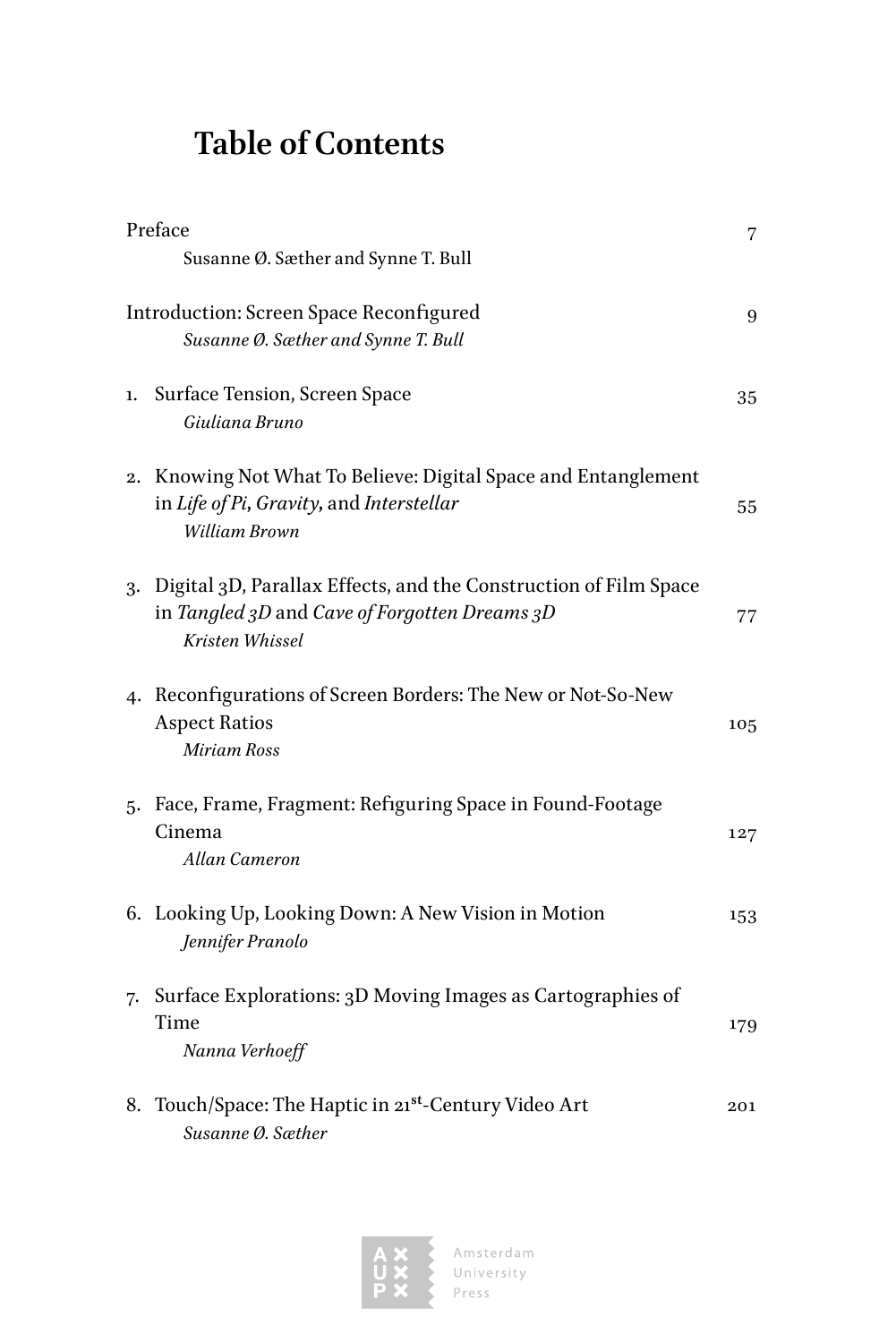| 9. Screenic (Re)orientations: Desktop, Tabletop, Tablet, Booklet,  |     |
|--------------------------------------------------------------------|-----|
| Touchscreen, Etc.                                                  | 231 |
| Miriam De Rosa and Wanda Strauven                                  |     |
| 10. 'Nothing Will Have Taken Place – Except Place': The Unsettling |     |
| Nature of Camera Movement                                          | 263 |
| Tom Gunning                                                        |     |
| 11. The Phantasmagoric Dispositif: An Assembly of Bodies and       |     |
| Images in Real Time and Space                                      | 283 |
| Noam M. Elcott                                                     |     |
| Index                                                              |     |

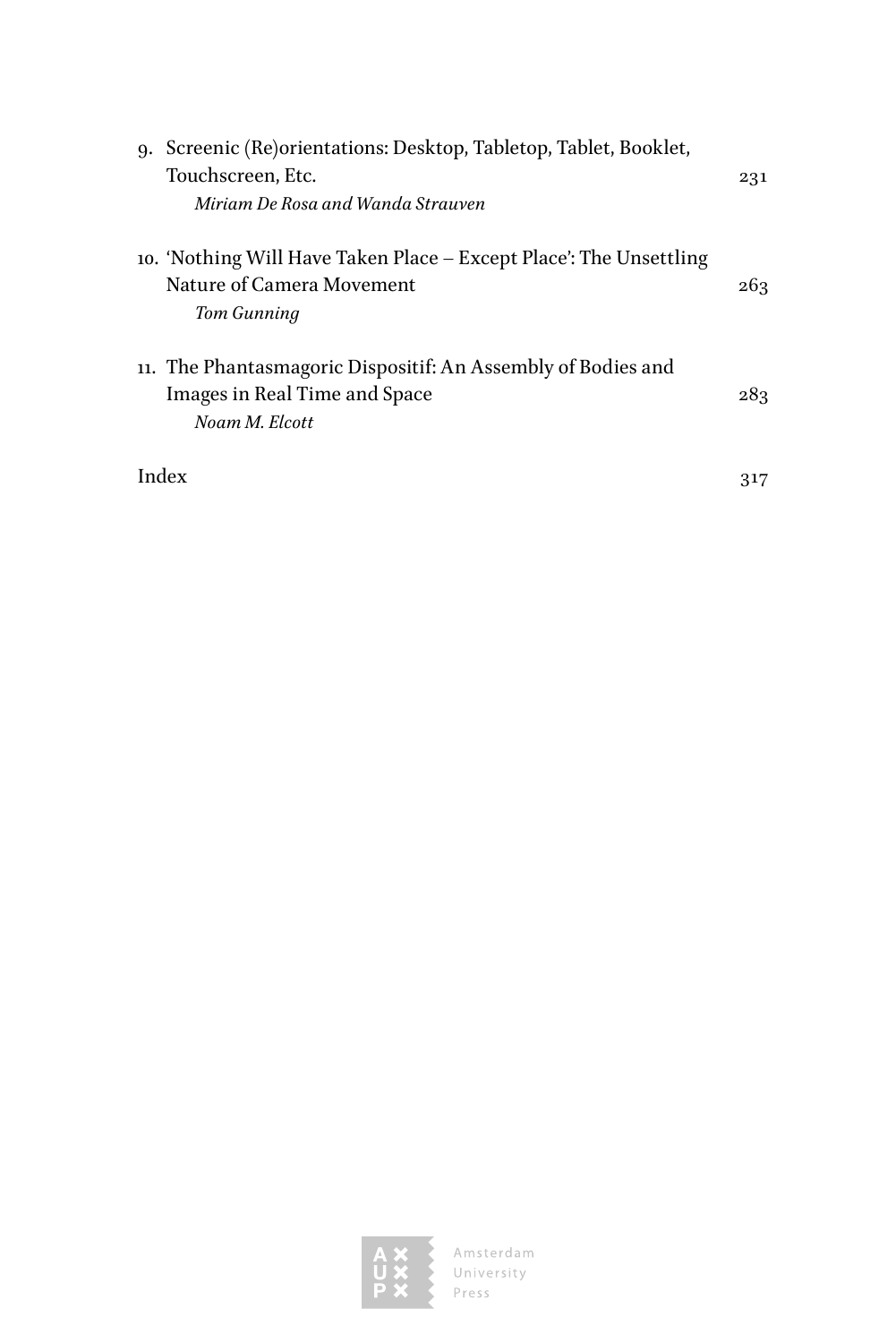### <span id="page-7-0"></span>**Preface**

Susanne Ø. Sæther and Synne T. Bull

This volume has taken shape over an extended period of time. It was prompted by the symposium *Re-Placing the Cinematic*, which we organized at Atelier Nord in Oslo in 2013. Under scrutiny during the symposium was 'the novel possibilities for exploration of physical and virtual space as well as geographical place' opened up by the expansion and migration of cinema to new platforms and sites. We thank the speakers of this symposium, which included Noam M. Elcott and Tom Gunning, whose papers presented at the event have been further elaborated in their essays included in this volume. We thank the Norwegian Artistic Research Programme and artist Jeremy Welsh's initiative for the research project that originated and funded the symposium. Additional funding for the conference came from the Oslo National Academy of the Arts and the Norwegian Cultural Council. For hosting the symposium and additional economic support, we thank Atelier Nord and former director Ivar Smedstad. We also want to express our gratitude to Liv Hausken, Head of the Media Aesthetic research group at the Department of Media and Communication, University of Oslo, for creating a generous platform for sharing work in progress, and our peers in the group for thoughtful and sharp responses to the project as it was reshaped into this book. Eivind Røssaak and Ina Blom have read drafts of our texts for this volume, and we thank them for their perceptive comments. The Department of Media and Communication and the Department of Philosophy, Classics, History of Art and Ideas, both at the University of Oslo, granted economical support for research assistance and copy editing. Kiersten Johnson has provided her superb language skills to secure flow and readability in the chapters written by the non-native English speakers. Liv Brissach has served as our invaluable, flexible, and precise research assistant. The University of Oslo's publishing fund granted support to enable the open access publishing of the volume. We are grateful for the permission to reprint Noam M. Elcott's essay 'The Phantasmagoric *Dispositif*: An Assembly of Bodies and Images in real Time and Space', first published in *Grey Room* (No. 62, Winter 2016), and Nanna Verhoeff's 'Surface Explorations: 3D Moving Images as Cartographies of Time,' which was first published in Italian in the journal *Espacio, Tiempo Y Forma* (No 4, 2016). Lastly, we thank the authors in this book for their excellent contributions and their patience in the process.

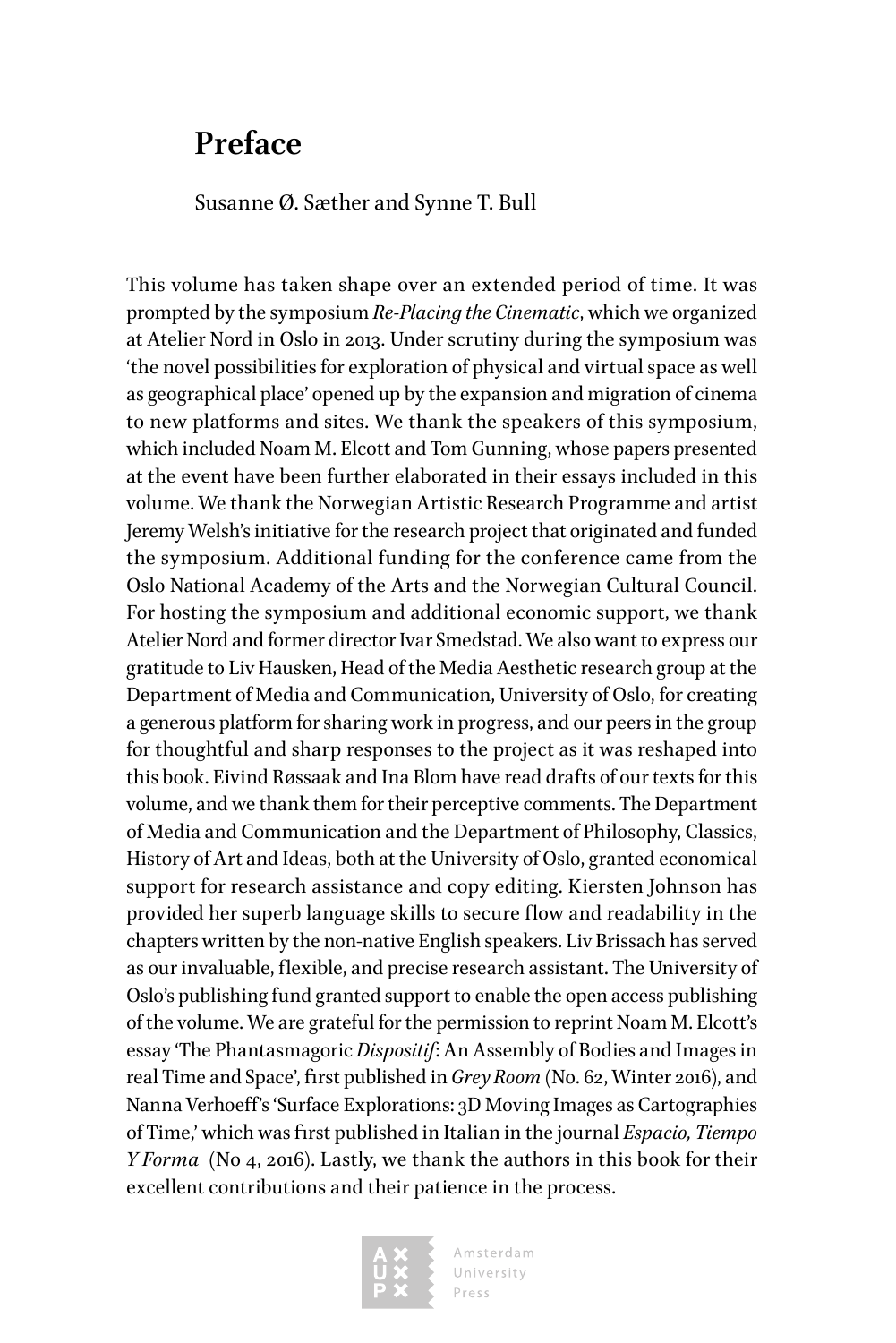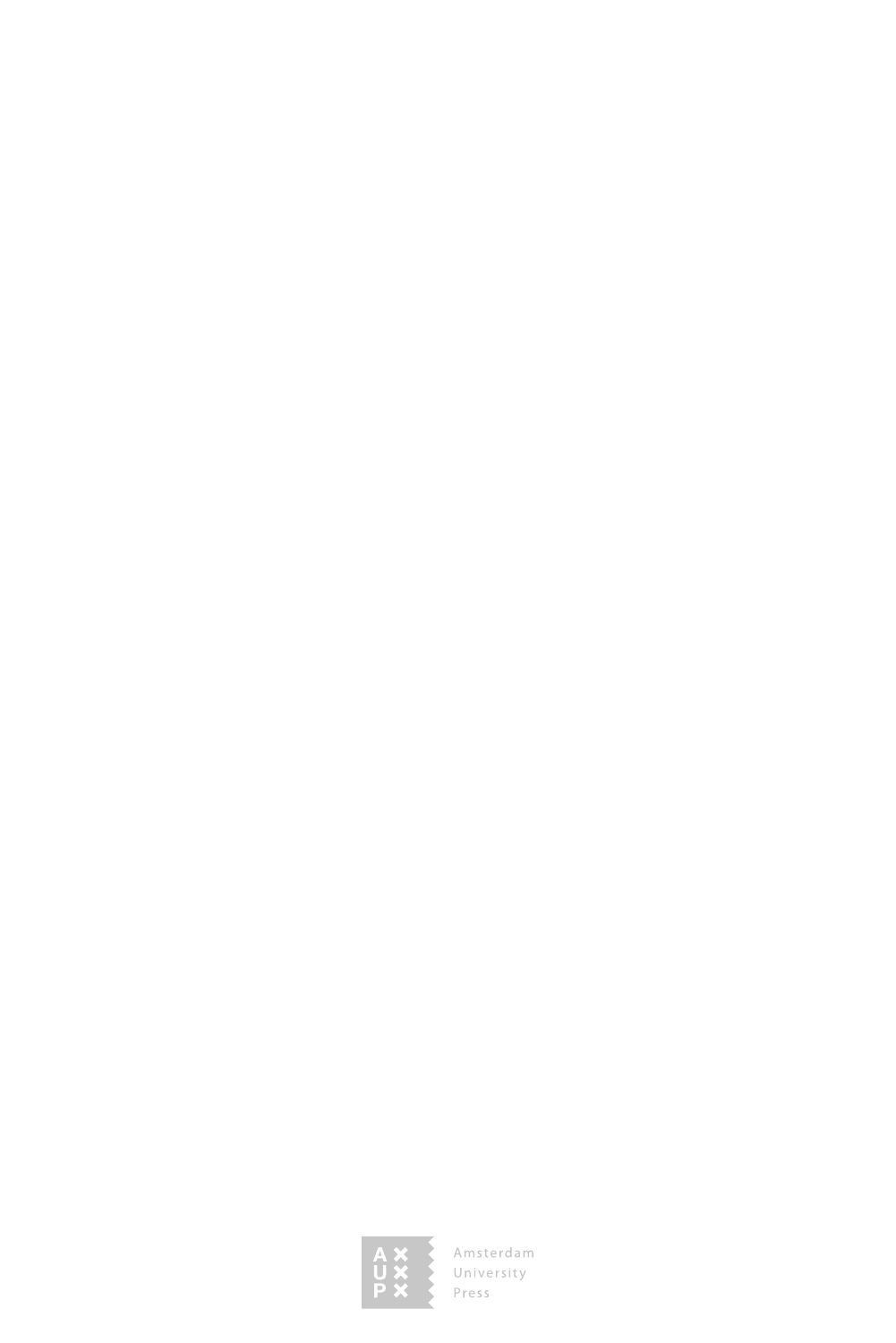## <span id="page-9-0"></span>**Introduction: Screen Space Reconfigured**

*Susanne Ø. Sæther and Synne T. Bull*

Immersed in digital 3D stereoscopic vision, we float in a low orbit above Earth's atmospheric threshold, which glows blue against an otherwise black screen. A velvety, thick silence fortifies the authenticity of this sensorial encounter made possible by way of seamless integration between cinematographic excellence and high-performance computation. In this visually immense opening sequence of director Alfonso Cuarón's film *Gravity* (2013), a few minutes later we see astronaut Dr. Ryan Stone (Sandra Bullock) being hurled into the depth of space after a deadly shower of space debris severs her lifeline to the ship. Our gaze trails Dr. Stone's detachment and subsequent spin into the far distance. Within one continuous camera movement, and as such distinct from its 20<sup>th</sup>-century emblematic predecessors, *Gravity*'s virtual camera moves from a buoyant overview increasingly closer until at some point we effortlessly penetrate the thin layer of the protective visor into the inner helmet's claustrophobic atmosphere.<sup>1</sup> The shot ultimately cuts to Dr. Stone's point of view, i.e. into her head. This is the  $21^{st}$ -century plastic screen space tailored for a floating spectator, where any connection regardless of scalar, material, or temporal disparities can be rendered into a coherent, elastic, and convincing cinematic space. Measured by its revenues as well as critical appraisal, *Gravity*'s employment of the capabilities of digital 3D to create a novel, seamless rendering of deep as well as proximate space was heralded as a victory for linear, theatrical

1 Perfectly tailored to the vacuum in outer space, the shot for a second reverberates Dr. Frank Poole's (Gary Lockwood) soundless spin into the void, caused by supercomputer Hall's bad-tempered behaviour in Stanley Kubrick's revolutionary *2001: A Space Odyssey* (1968), as pointed out by Stuart Bender in "There is Nothing to Carry Sound".

Sæther, S.Ø. and S.T. Bull (eds.), *Screen Space Reconfigured*. Amsterdam: Amsterdam University Press, 2020

doi 10.5117/9789089649928\_intro

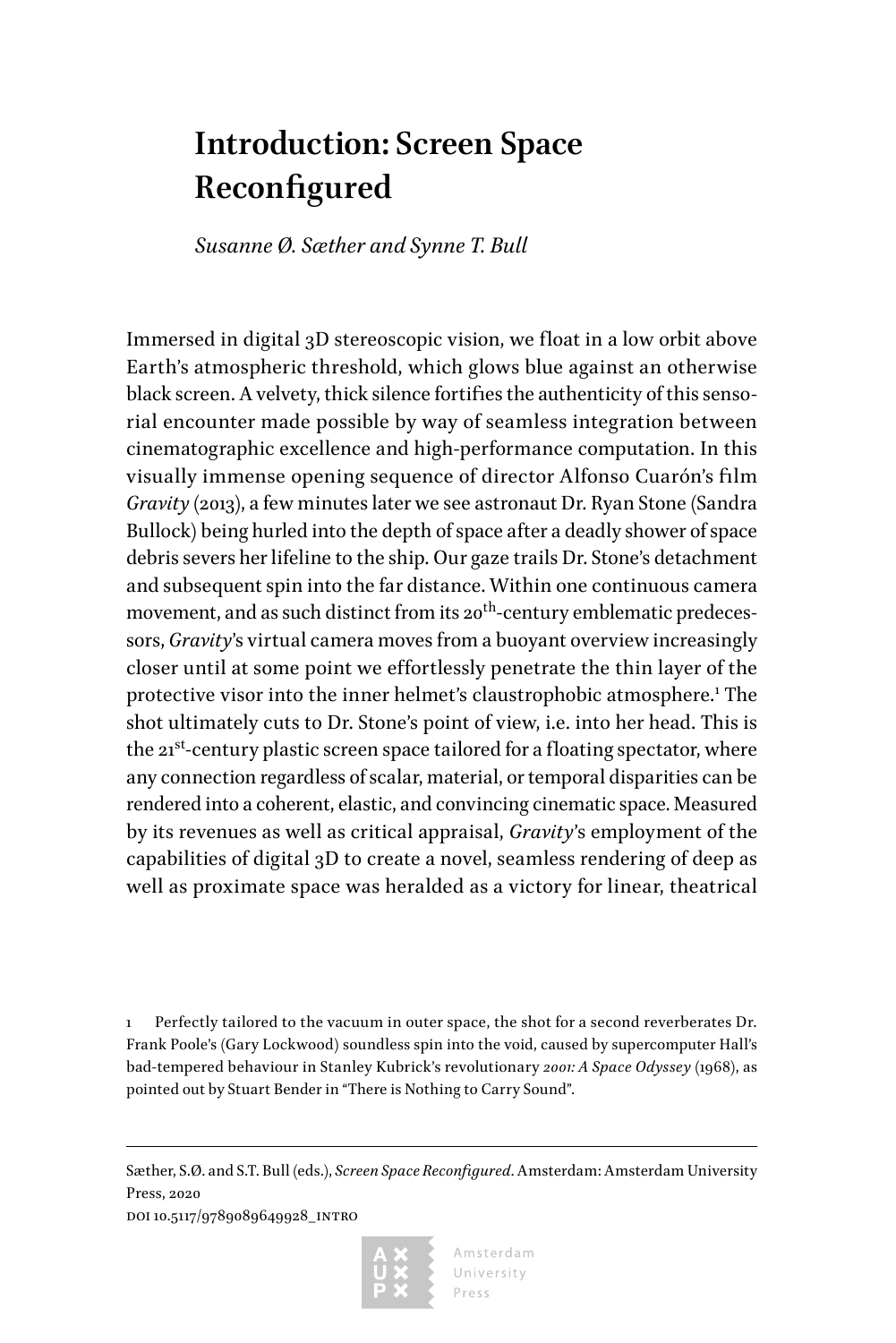cinema in an age characterized by cinema's radical relocation to new arenas and platforms.<sup>2</sup>

*Gravity* presents us with a configuration of on-screen spatiality—or what we with an art historical terminology could call pictorial space—that is distinct for  $21^{st}$ -century moving images. As outlined in detail above, this is a profoundly malleable cinematic space that, through visceral effects, invites continuous floating and traversal across vast distances, across cosmic and earth-bound positions, physical boundaries, and the threshold between human and non-human agents. *Gravity* thus seems to confirm William Brown's claim of digital cinema more generally, that it tends to favor an intensified and unbroken spatial continuity that 'suggests a mastery of space that is beyond the abilities of the analogue camera alone' but within the capacities of the virtual camera.3 With digital 3D, the continuity effect is further amplified, played out along the z-axis and into the space of the spectator. Indeed, by now, *Gravity* has become an emblem of the viability of digital 3D cinema, with this hyper-continuous, stereoscopic spatiality as its main draw.<sup>4</sup> However, as Thomas Elsaesser has convincingly argued, digital 3D is but 'one element among many' that is 'resetting our idea of what an image is and, [and] in the process, is changing our sense of spatial and temporal orientation and our embodied relation to data-rich simulated environments' in the 21<sup>st</sup> century.<sup>5</sup> Echoing Erwin Panofsky's seminal work on the Renaissance linear perspective, for Elsaesser 3D is a 'symbolic form' for this century; an emblem of a whole set of novel spatial configurations and relations dispersed across contemporary screens. As Elsaesser contends, the proliferation of new spatial renderings that we are seeing across  $21^{st}$ century screens does not simply produce a particular kind of view but also corresponds to the production of an 'ideal spectator' who is 'floating, gliding or suspended'.<sup>6</sup> Ultimately, what these new spatial configurations amount

2 For a discussion of the dual conception of 'deep space' (both as the vastness of cosmos and as cinematic space) produced through the skillful use of 3D in *Gravity*, see Sarah Atkinson, "Gravity – Towards a Stereroscopic Poetics of Deep Space".

3 Brown, *Supercinema*, p. 44.

4 See Spöhrer, ed., *The Aesthetic and Narrative Dimensions of 3D*, for a collection of essays that investigates the 'aesthetic and narrative space of possibilities for 3D film' as it has resurfaced in its digital iteration, thereby claiming the creative and economic viability of digital 3D (p. 22). Whereas Spöhrer's volume overlaps in some sense with the present in its foregrounding of emerging on-screen spatialities, it does so within the constraints of stereoscopic cinema rather than seeing these novel 'spaces of possibilities' as part of a larger setting of spatial configurations.

5 Elsaesser, 'The "Return" of 3-D', p. 240, 221.

6 Ibid., p. 221.

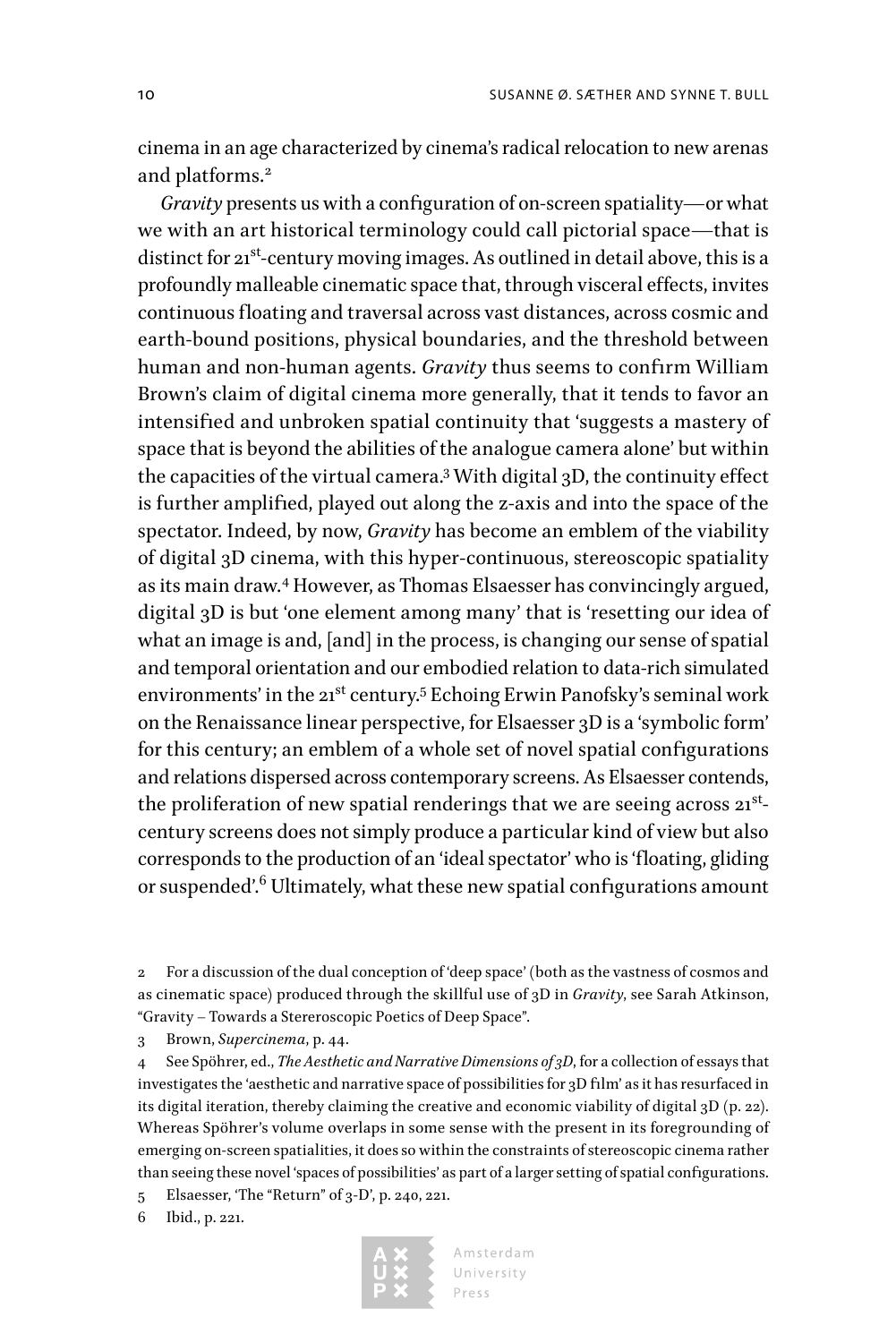to is a set of novel relations between the human, embodied spectator and her environment.

With this volume, we follow Elsaesser's lead and set out to explore the many other novel spatial configurations that, like digital 3D, may be seen to partake in an overall repositioning of the embodied spectator in relation to the screen-saturated milieu of the 21<sup>st</sup> century. Importantly, while digital 3D may be the paradigmatic example of emerging spatialities of the 21st century, it is only one. Under the compound concept of screen space, a term that is further discussed below, the present volume assembles eleven case studies from a selection of expert voices across the disciplines of film and media studies and art history in order to present a timely analysis of some of the multiple reconfigurations of spatial tropes, conventions, and representations we currently encounter across a range of contemporary screens. In addition to digital 3D cinema, which is the main subject of two of the essays included here, the essays solicited for this volume cover a wide range of contemporary spatial configurations as encountered in moving images. Among them is the tendency towards so-called 'vertical framing' and variable aspect ratios presently seen across a range of screen practices, and the axial (re)orientations of the spectator's position in relation to mobile screens, as such screens increasingly are used not only for consumption but also production and thereby foreground a proximate spatiality. An intriguing co-presence between proximity and distance is exemplified by the haptic interfaces of touchscreens as evoked in recent video art, which through their conjunction of (touchable) flatness and (perceptual) depth recall the stacked tableaus of early cinema, yet now within the perceptual and computational parameters of  $21^{st}$ -century digital media.

As should be evident from these examples, the cases of reconfigured screen space examined in this volume span from highly professionalized screen practices, like mainstream cinema, to amateur ones such as mobile phone videos; from art, including experimental film and video installations, to mass attractions such as holograms projected at stadium concerts. Our cases also span a range of different moving-image technologies and viewing contexts. Apart from the fact that the spatial configurations explored in this volume are experienced, in one way or another, as new or reconfigured, they share the following features: they are encountered in moving images as these are displayed on and by screens, and they surface prominently—either at the centre or at the forefront—of 21<sup>st</sup>-century media culture.

By the phrase '21<sup>st</sup>-century media', we here want to foreground two dimensions, one quantitative and one qualitative. First, we use the phrase as a straightforward demarcation of a given timeframe: roughly the last two

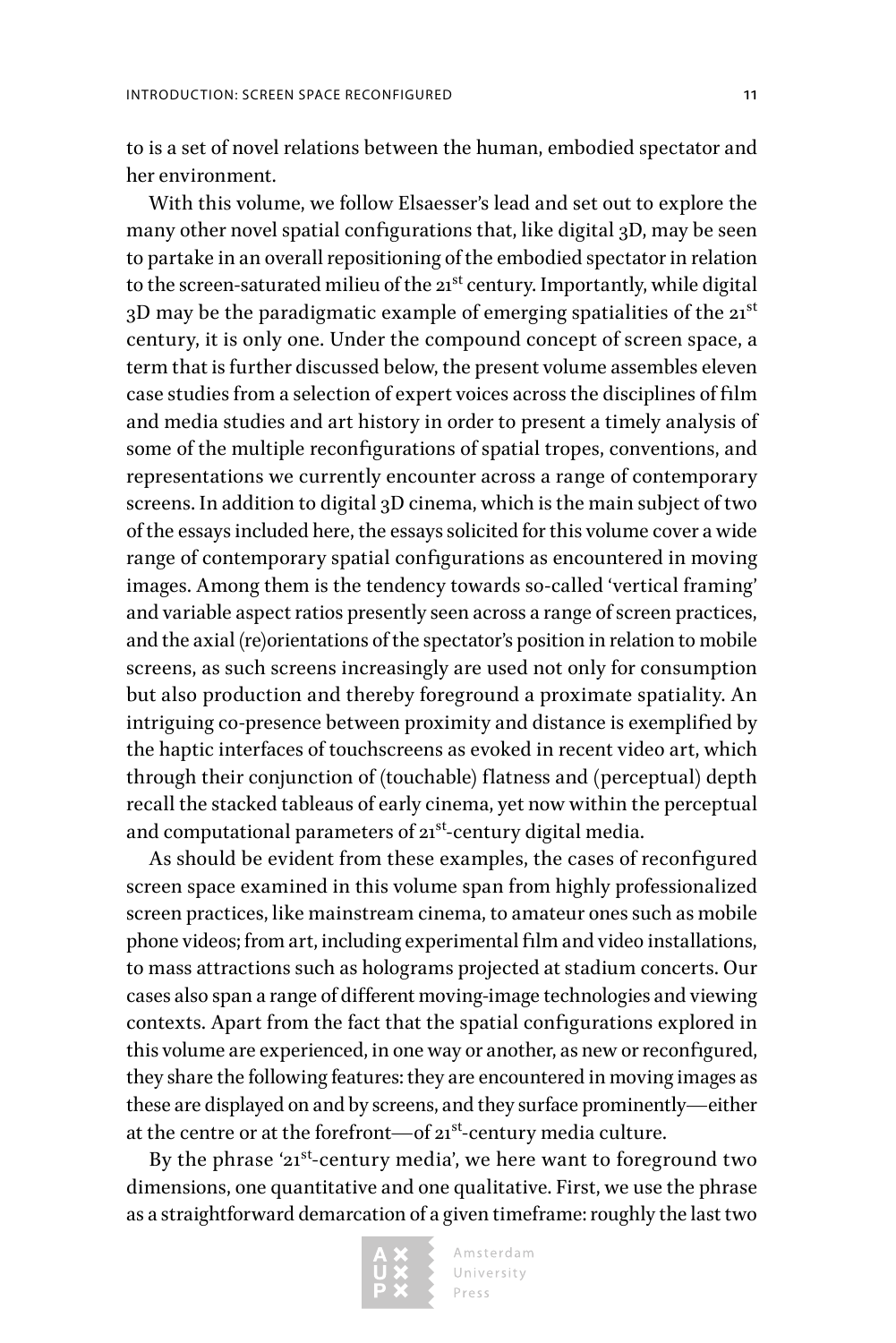decades. The majority of cases explored here are from the present century, and the book as such is firmly established within a contemporary discourse, while some essays offer important contributions of historical precedents. Secondly, our use of the term is informed by Mark B. Hansen's conception of the 21st century as an era that has seen a fundamental reordering of the relationship between human sense perception and medial operations that makes it substantively different from the 20<sup>th</sup> century's versions. From Hansen's far-reaching theorization of  $21^{st}$ -century media, we find particularly relevant his claim about the fundamental incompatibility between, on the one hand, human sense perception and faculties, and on the other, the computational processes of contemporary media.7 According to Hansen, 21<sup>st</sup>-century media differs from the previous century's media forms in that while they 'open up an expanded domain of sensibility that can enhance human experience', they also work at scales—micro and macro—that make these operations not only unfathomable but outright inaccessible for any human capacity. $^8$  Yet these operations still 'impact our sensory lives in significant ways', but they do so 'through embodied and environmental sensory processes' that we cannot consciously or perceptually grasp.<sup>9</sup> As such, Hansen points out, 21<sup>st</sup>-century media marks a 'shift from agent-centred perception to environmental sensibility', wherein human agency is dispersed across and configured by the networked, computational media that make up our contemporary living environment.<sup>10</sup>

Whereas the very processes and operations of  $21<sup>st</sup>$ -century media may be ungraspable for our human sensory capacities, these media however also do have a perceptual side: they display images and information we perceive through hearing and sight, and the devices that these operations are relayed through are habitually touched and handled. Guiding the conceptualization of this volume is our contention that the manner in which  $21^{st}$ -century media produce and represent space for our perception ultimately impinges on the question of the position of human agency and experience in the current medial environment.

That we here assume 21<sup>st</sup>-century media to be qualitatively different from the modern media of the 19<sup>th</sup> and 20<sup>th</sup> centuries does not, however, imply that the empirical examples of screen space explored here are considered to represent a fundamental rupture with earlier spatial forms and



<sup>7</sup> Hansen has put forward this claim in his book *Feed Forward: On the Future of Twenty-First Century Media* (2015), based on his revisionist reading of Alfred North Whitehead's philosophy. Yet it is traceable throughout his previous scholarly production.

<sup>8</sup> Hansen, *Feed-Forward*, p. 4.

<sup>9</sup> Ibid., p. 38.

<sup>10</sup> Ibid., p. 5.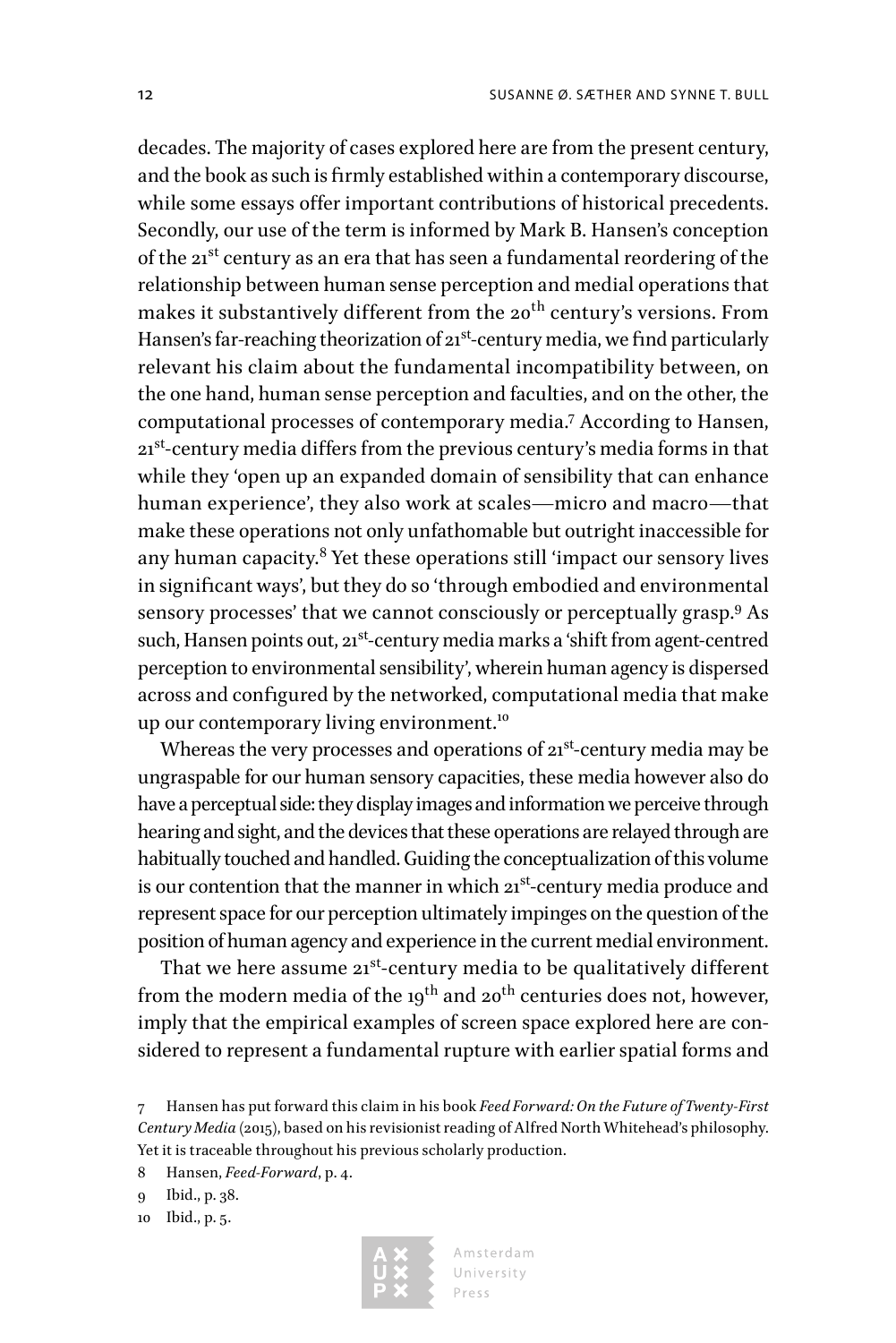configurations. Rather, as is evident in many of the essays, we see continuities and discontinuities form across a sedimented media culture, in line with the media archeological approach advocated by Erkki Huhtamo and Jussi Parikka.<sup>11</sup> Indeed, whereas some of the spatial configurations considered in this volume may appear unprecedented and genuinely new, a number of them have clear precedents in the  $19^{th}$  and  $20^{th}$  centuries, including proto-cinematic attractions, early cinema, and avant-garde art. These are historical practices taking place at earlier moments that, like the present, are marked by intensified medial transformation and experimentation. Nonetheless, while contemporary configurations of screen space may have their 20<sup>th</sup>-century precedents, their resurfacing in the networked, computational moving image culture of the 21<sup>st</sup> century make for novel spectatorial perceptions and experiences.

#### **The Concept of Screen Space**

The compound concept of 'screen space' is crafted for this volume to provide an umbrella term for a number of different but related tendencies in the representation, production, and perception of space within  $21<sup>st</sup>$ -century screen culture. First off, we admit that the term itself—*screen space*—could appear confusing rather than clarifying, combining two terms that are already tenuous. As is well established, the term 'screen' has multiple meanings in the English language. In Erkki Huhtamo's outlining of a 'media archaeology of the screen', or what he terms 'screenology',<sup>12</sup> we find the following quote from the *1911 Century Dictionary and Cyclopedia* (originally published in 1889), which demonstrates the range of this term's meanings:

[a] covered framework, partition, or curtain, either movable or fixed, which serves to protect from the heat of the sun or of a fire, from rain, wind, or cold, or from other inconvenience or danger, or to shelter from observation, conceal, shut off the view, or secure privacy; as, a fire-screen; a folding-screen; a window-screen, etc.; hence, such a covered framework, curtain, etc., used for some other purpose; as, a screen upon which images may be cast by a magic lantern; in general, and shelter or means of concealment.<sup>13</sup>



<sup>11</sup> Huhtamo and Parikka, *Media Archaeology*.

<sup>12</sup> Huhtamo, 'Screenology; or Media Archaeology of the Screen', p. 78.

<sup>13</sup> Ibid., p. 77.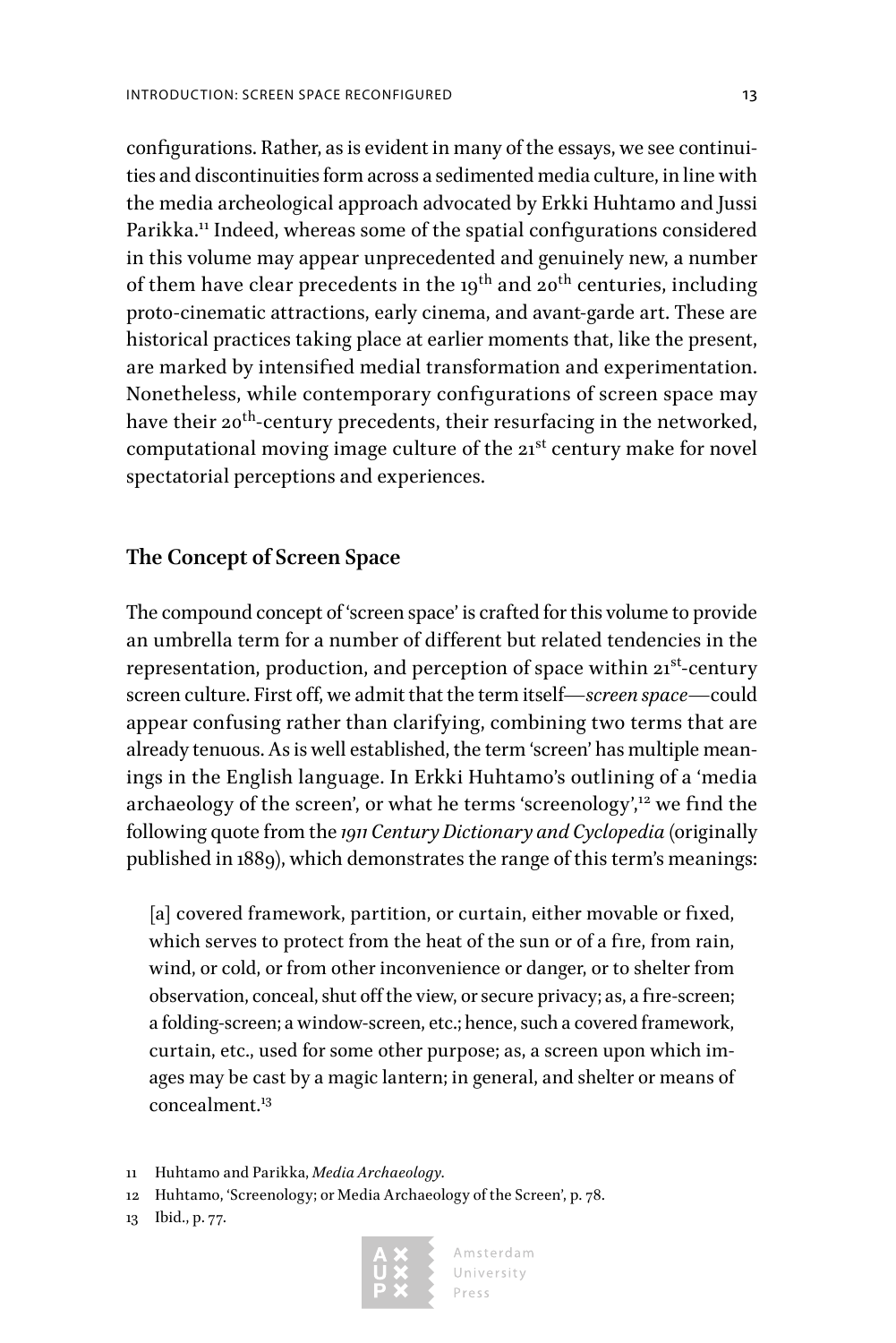We can, in this early definition, identify two fundamental meanings of the term that are of particular relevance for the spatial emphasis of this book: the screen as an object that divides and thereby defines physical space (screen as a 'covered framework, partition, or curtain' that protects, shelters, conceals); and the screen as a means for transmitting and displaying images ('a screen upon which images may be cast by a magic lantern'), which, in turn, represents space in certain, conventionalized ways.

The former conception of the screen can be traced back to texts from at least the 16<sup>th</sup> century, where, as Huhtamo notes, the screen designated a 'contrivance for warding off the heat of fire or a draught of air' as listed in the *Oxford English Dictionary*. 14 The latter conception of the screen, which foreshadowed the contemporary understanding of screen as a means for transmitting and displaying images, emerged during the early 19<sup>th</sup> century. One of the earliest such examples recorded by the *Oxford English Dictionary* dates back to 1810 and described the highly popular entertainment known as the phantasmagoria. Further expounded by Noam M. Elcott in this volume, the phantasmagoria featured one or more Magic Lantern projections on semi-transparent surfaces, smoke or wall, using mirror or rear-screen techniques to hide the source of the image. By the end of the 19<sup>th</sup> century, the word *screen* was being used as a metonymy to represent and refer to the cinema 'as the art of the screen, as opposed to the theatre as the art of the stage'.15 As electronic and digital technologies of producing and displaying moving images have been added, however, 'the screen' has become the connecting term between the many different technologies and devices on and through which moving images are experienced, be they small or big, projected or electronically transmitted via power-activated liquid crystals.

In this volume, we acknowledge this duality inherent in the concept of 'screen': the screen both as an object that in itself has spatial extension and that parts and defines the physical/actual space in which it is placed, and as a surface/means for displaying images holding their own spatial representations. Referring to Huhtamo again, we also acknowledge that screens, although two-dimensional surfaces, often elicit an experience of three-dimensionality extended through a variety of representational and technological means, such as surround sound and stereoscopic vision systems.<sup>16</sup> Our main focus in this book, however, is the spatial renderings within and on the screen surfaces themselves; what one within an art

<sup>16</sup> Huhtamo, 'Elements of Screenology'.



<sup>14</sup> Ibid., p. 82.

<sup>15</sup> Chateau and Moure, 'Introduction: Screen, a Concept in Progress', p. 14.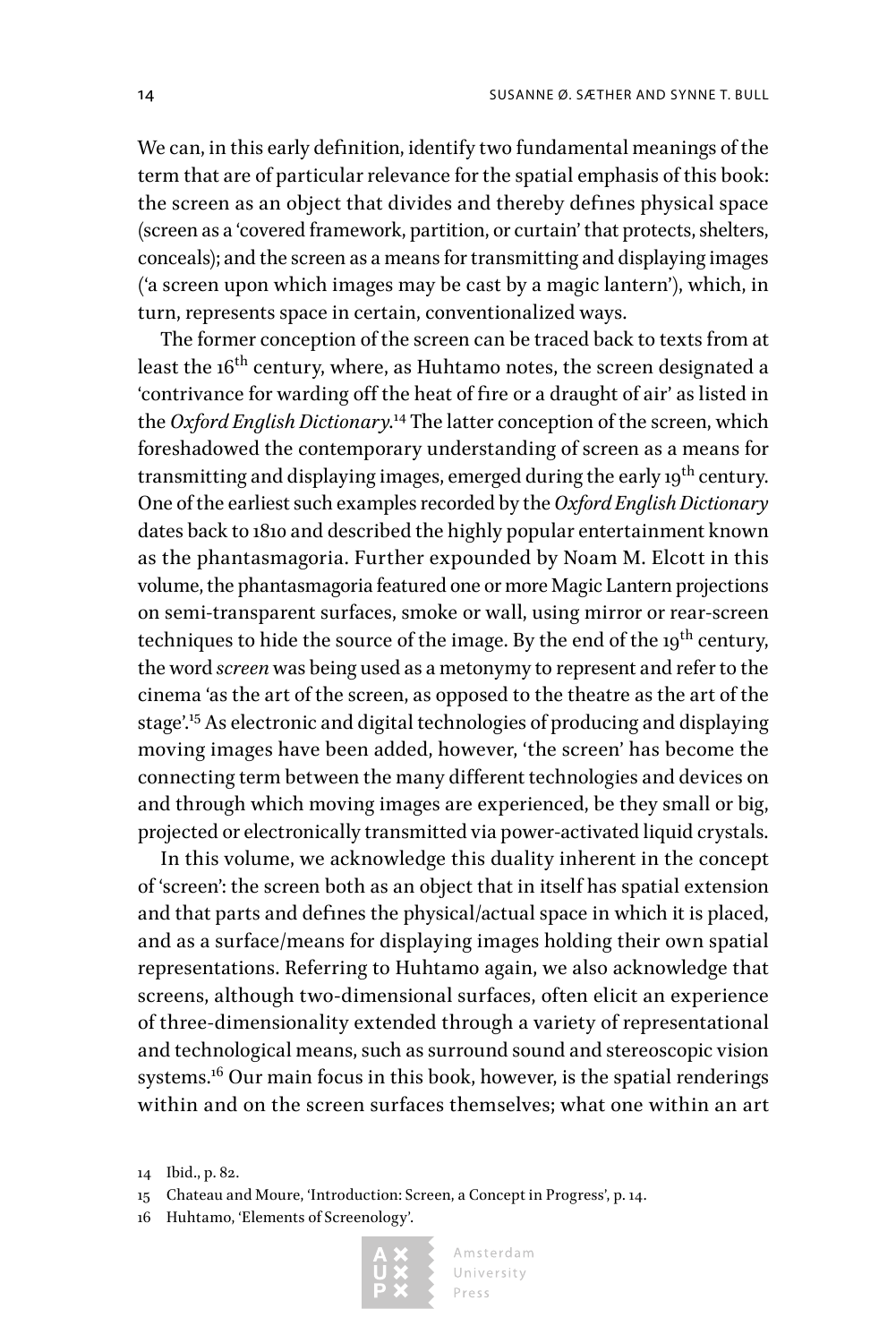historical terminology could call pictorial space. Screens, as Huhtamo points out, 'are also framed, which metaphorically associates them with paintings or windows', a notion elaborated extensively by Anne Friedberg in her two books *Window Shopping* and the *The Virtual Window*. 17 Even less settled than the concept of screen is, of course, the concept of space, to which a multitude of diverse scholarship has been devoted. We return to this topic in our discussion of recent treatments of space in film and media theory below.

Despite these potential misgivings, we have sought to craft the combined term 'screen space'. We have done so on the basis of purely empirical and pragmatic grounds. 'Screen' here simply designates any surface containing or displaying images, be it reflective or projective, whereas 'space' refers to the way any spatial dimension—be it room, field, landscape, site, architecture, or environment—is represented on and by these surfaces. Hence, what the present volume specifically addresses is the screen as a surface for projection or electronic emission of moving images, which represent, produce, or express spatial relations, many of which currently appear as reconfigurations or intensifications of earlier spatial tropes and conventions. In short, it is predominantly *on-screen space* that is the analytical focus of the volume; that is, the spatial relations we see on the screen. However, any discussion of onscreen space will by implication amount to a reflection on the demarcation of this space against both off-screen space or the hors-champ/out-of-field, as well as the physical space in which the screen itself is placed, variously referred to as the space of the spectator, the space of the auditorium, or the space of the gallery, depending on the context. This demarcation between on-screen space and its outsides is of concern in some of the essays in the volume, but not as their core subject. Hence, whereas we foreground and focus here on on-screen space, on-screen space is seen to both reflect and partake in an overall shift in the production and perception of space as such. It is in this sense that *Screen Space Reconfigured* is devoted to the analytical, critical, and theoretical examination of the novel spatiality rendered by and on 21<sup>st</sup>-century screens.

#### **A Spatial Turn in Film and Media Studies?**

Since around the millennial turn, one can discern at least four (partly overlapping) trajectories in film and media theory and analysis that have

17 Friedberg, *The Virtual Window.*

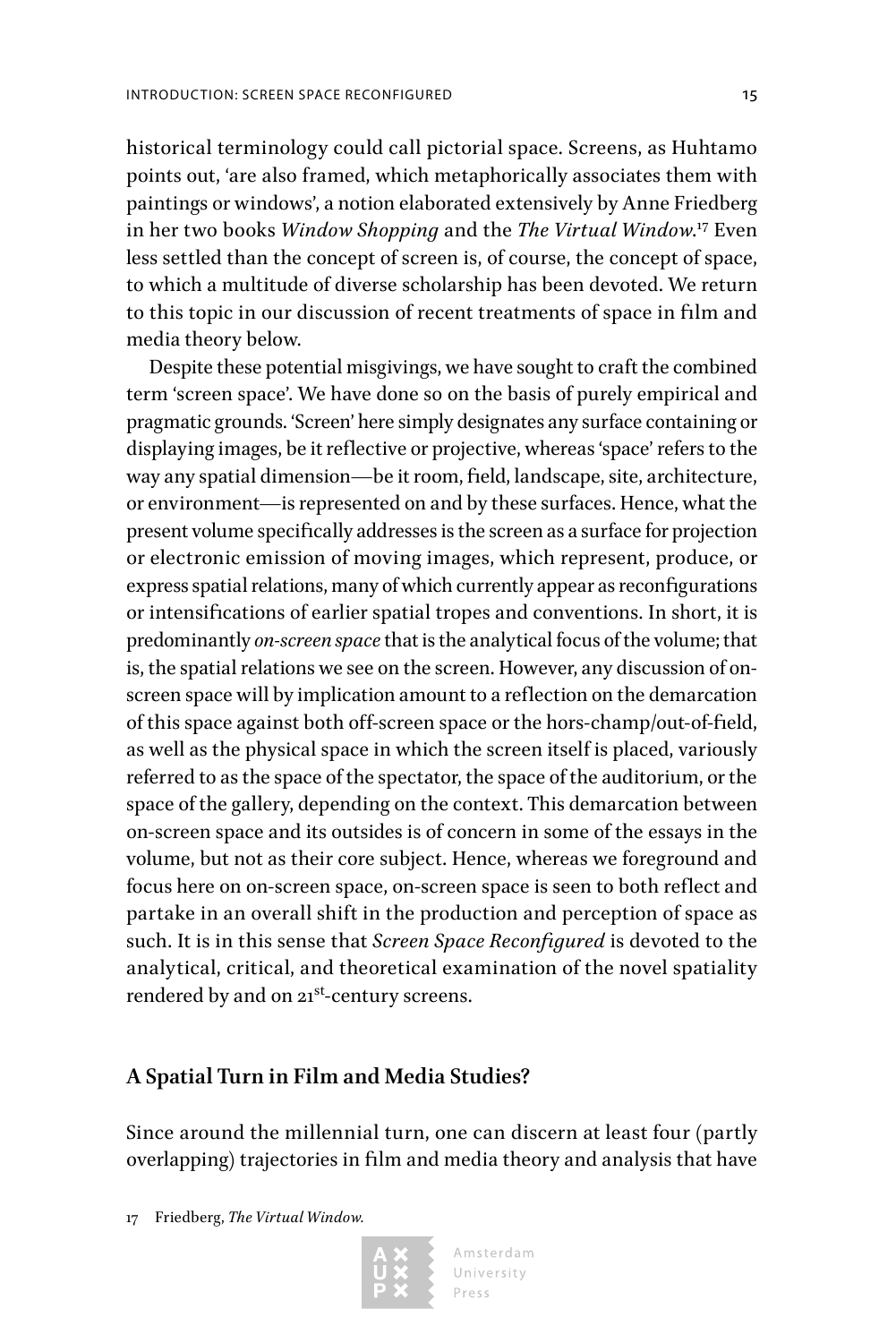increasingly emphasized the importance of the spatial dimension. While being informed by these developments to various degrees, the present volume synthesizes and carves out an additional position in ways that are expounded below. First, what has been labeled a 'spatial turn' within media studies can be traced throughout the previous decade, as convincingly argued by André Jansson and Jesper Falkheimer.<sup>18</sup> Arguably spurred by the resurgence of theories of space across the humanities and social theory at the end of the 20<sup>th</sup> century as well as the intensified mediatization of society brought on by digital, networked technologies, the spatial turn in media studies foregrounds the increasingly complex relationship between space, technological use and distribution, and mediated communication and information.19 Notable contributors to this 'turn' are, for example, Anna McCarthy, Nick Couldry, Lisa Parks, Rob Kitchin, and Martin Dodge, who all have critically examined the material infrastructures, everyday experiences, social conditions, and/or power relations produced across various cases of medial-spatial arrangements.20 Another subfield within this 'spatial turn' is the increasing number of studies devoted to globally dispersed sites of media production and consumption and the flows between them.<sup>21</sup>

A core insight driving the spatial turn in media studies is that '(t)hinking about space today requires thinking about *media space*', as Stephen Monteiro has claimed: media 'do not merely penetrate or occupy space' but also 'produce and shape it'.<sup>22</sup> As implied in Monteiro's echoing of the title of Henri Lefevbre's seminal study *The Production of Space*, media studies' spatial turn is indebted to French critical theories, if filtered through the resurgence of theories of space across the humanities and social theory at the end of the 20<sup>th</sup> century. In addition to Lefevbre, the works of Michel Foucault, Michel de Certeau, Guy Debord, Marc Augé, Jean Baudrillard, and Paul Virilio are field-generating, 'all of whom explore the spatial characteristics of power relations, technological deployment, and the generation of meaning in

18 Jansson and Falkheimer, *Geographies of Communication*, p. 7.

19 For influential theories of space within social and globalization theory, see for example Bhabha, *The Location of Culture*; Soja, *Postmodern Geographies*; Soja, *Seeking Spatial Justice*; Soja, *Thirdspace*; Harvey, *Spaces of Global Capital*; Jameson, *Postmodernism*; Jameson, *The Geopolitical Aesthetic*.

20 McCarthy, *Ambient Television*; McCarthy and Couldry, *MediaSpace*; Parks, 'Earth Observation'; Parks and Starosielski, *Signal Traffic*; Parks, *Rethinking Media Coverage*; Kitchin and Dodge, *Mapping Cyberspace*; Kitchin and Dodge, *Code/Space*. For a far more nuanced outline of the different positions within the spatial turn in media studies than what is possible in this context, see Monteiro, 'Rethinking Media Space'.

21 See for example Hallam and Les Roberts, *Locating the Moving Image*.

22 Monteiro, 'Rethinking Media Space', p. 281; Lefevbre, *The Production of Space*.

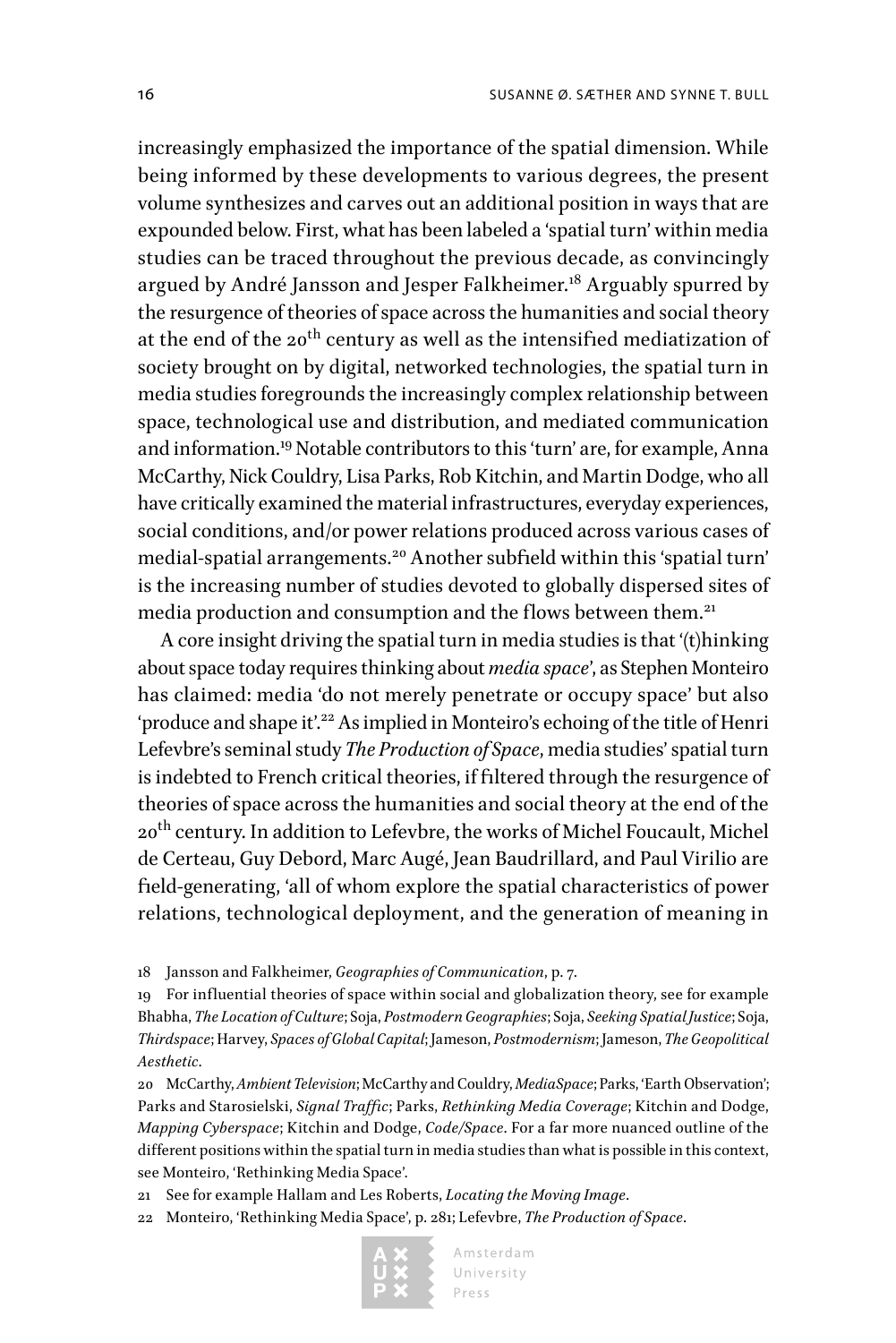post-industrial Western societies', as Monteiro summarizes.<sup>23</sup> Whereas the fundamental insight of the deep entanglement of media technologies and their uses with the social repercussions of spatial production also informs the present volume, its core focus, cases, and methodologies depart from those that fall under the rubric of media studies' spatial turn in significant ways. Most obviously, many of those studies draw heavily on ethnographic methodologies, theories of communication, globalization theories, and/or the field of human geography, whereas the site of theoretical and analytical intervention in this volume is a much narrower focus on on-screen spatial representations and relations as brokered by contemporary screens.

Second, in the same period, the field of film studies has attempted to come to terms with the migration of cinema onto multiple platforms, materialities, institutions, and spaces, ushered in by digitization. Unbound from celluloid, film projector, and the single screen of the auditorium, the cinema of today is to be found on mobile phones, architectural structures, and geographical sites, in galleries and museums, and dispersed in networks and pixels. To grasp this new condition, film theorists have mobilized metaphors and a terminology of a decidedly spatial nature. As Vinzenz Hediger has remarked, André Bazin's ontological query '*Qu'est-ce le cinéma*? (What is Cinema?)' (1964) has thus been reformulated repeatedly by film scholars to a question of topology and what is perceived as the far more pressing '*Où*  est le cinéma? (Where is Cinema?).<sup>24</sup> Sarah Atkinson, for one, has taken this question as a point of departure for her empirical case studies of what she has called 'emerging cinema': that is, contemporary cinema that takes place 'beyond the screen' and the conventional theatrical setting, yet still somehow afford cinematic expressions and experiences.<sup>25</sup> Other spatial conceptions of cinema's material, social, and cultural migration are Francesco Casetti's notion of 're-located cinema' and Timothy Corrigan's notion of a 'cinema without walls', the latter proposed already in 1991 when cinematic migration was budding through new patterns of film viewing and production installed by technologies such as VCRs and cable TV.26 Titles such as *Cinema Beyond* 

24 Hediger, 'Lost in a Space and Found in a Fold', p. 61. See Dercon, 'Gleaning the Future from the Gallery Floor'; Casetti, 'Filmic Experience'; Hagener, Where is Cinema (Today)? pp. 15-22. 25 Atkinson, 'Beyond the Screen. Emerging Cinema and Engaging Audiences', pp. 1-15. Among her examples are so-called 'event-led' cinema, in which film screenings are augmented by elements such as synchronous live performance, site-specific locations, social media engagement, and various simultaneous interactive sensory experiences including eating, smelling, and dancing. 26 See Casetti, 'The Relocation of Cinema'; pp. 1-12; Casetti, 'Cinema Lost and Found'; and Corrigan, *Cinema Without Walls.*



<sup>23</sup> Monteiro, 'Rethinking Media Space', p. 281.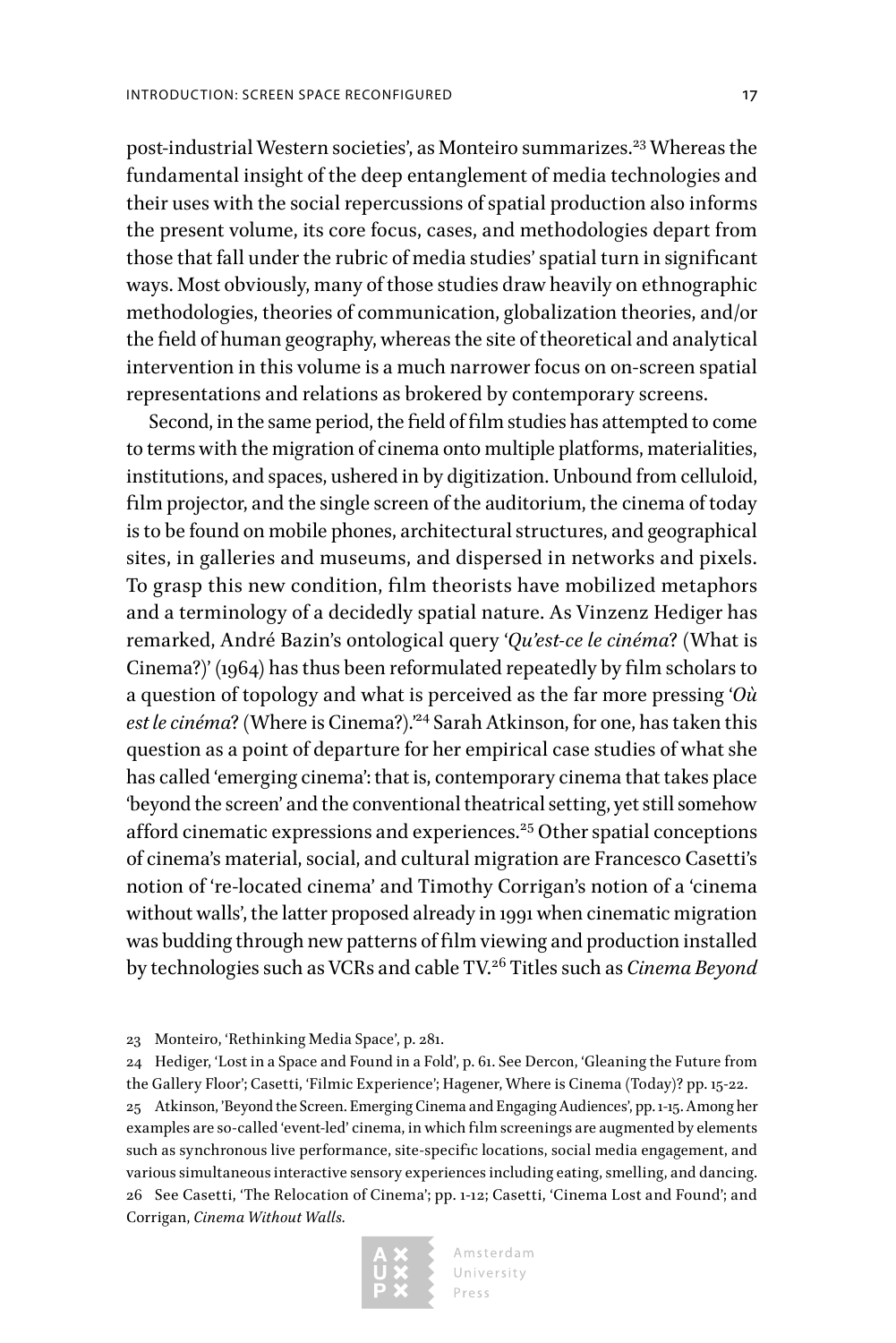*Film* (2010) and *Mapping the Borders of Cinema* (2012) also illustrate the prevalence of a spatial vocabulary to chart the demarcation of cinema in the 21<sup>st</sup> century, as does the revitalization (and arguably, reduction) of Gene Youngblood's concept of 'expanded cinema' to designate the range of new platforms and contexts onto and into which cinema is migrating.<sup>27</sup> Indeed, Hediger has suggested that we take this abundance of spatial metaphors seriously and see them as markers of an inherent spatiality of film theory  $itself<sup>28</sup>$ 

While Hediger's suggestion has produced a welcome foregrounding of the 'topological undertow' in film theory, this volume takes another route.29 Here we look instead for cases of spatialities and topologies not in film theory but in the contemporary moving image itself. In so doing, this book finds a model in scholarship of early cinema, particularly within the new film history advocated by Thomas Elsaesser and others, which are considered by some to be a branch of media archaeology.<sup>30</sup> The spatial focus in early cinema is addressed by Mary Anne Doane, Antonia Lant, Giuliana Bruno, Tom Gunning, Miriam B. Hansen, and Wanda Strauven, to mention but a few.31 For our purposes, what is central in much of this scholarship is its historically informed sensitivity 'to the construction of a space […] which is typical of the cinema' and irreducible to its pre-cinematic antecedents, as Elsaesser has stated.<sup>32</sup> This volume aims for equally sensitive analyses of the construction of spaces that are typical of and distinct for contemporary moving image practices as they unfold across a range of different screens, if not without antecedents, or yet reducible to them. Moreover, early film scholarship stands as a model, as on-screen space is frequently considered in continuity with both its technological-material underpinnings and the social and sensorial experiences it effects. A touchstone is, of course,

27 Albera and Tortajada, *Cinema Beyond Film*; Koch, Pantenburg, and Rothöhler, *Screen Dynamics*. See Pantenburg, '1970s and Beyond', for a perceptive discussion of the often reductionist employment of Youngblood's notion of 'expansion' as a purely spatial term in contemporary discourse, which does not acknowledge the consciousness-expanding call at the core in Youngblood's book.

28 Hediger, 'Lost in Space and Found in a Fold', p. 62.

29 Ibid.

30 Elsaesser has in several texts outlined the non-teleological thrust of new film history as a form of media archaeology. See for instance Elsaesser, 'The New Film History as Media Archaeology'.

31 Doane, 'Scale and the Negotiation of "Real" and "Unreal" Space in Cinema'; Lant, 'Haptical Cinema'; Gunning, 'An Unseen Energy Swallows Space'; Hansen, 'Early Cinema: Whose Public Sphere?'; Hansen, 'Early Cinema, Late Cinema'; Bruno, *Atlas of Emotion*.

32 Elsaesser, 'Early Film Form: Articulations of Space and Time', p. 12.

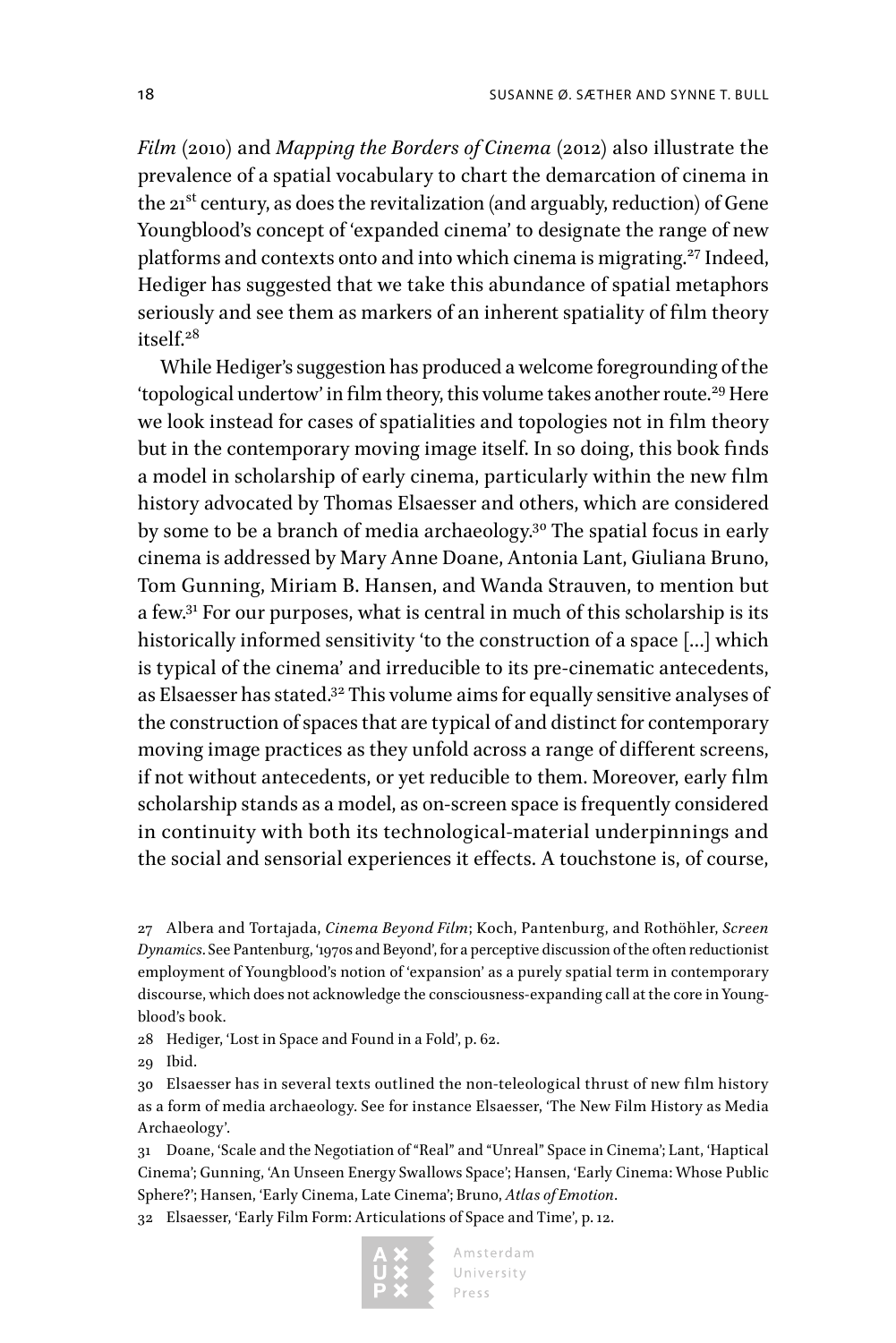Tom Gunning's persistent inquiry into cinema's spatial dimensions, most seminally put forth in his notion of a 'cinema of attractions' in which the performative oscillation between the 'inside' (illusion/image) and 'outside' (display/apparatus) of cinema 'brought focus back onto the specific spatial and social construction of cinematic experience'.33

Third, and perhaps most correctly seen as a subset of the second trajectory or at least overlapping with it, the same period has seen the emergence of a research field dedicated to 'moving image art' in which the issue of spatiality has featured prominently. Indeed, the art world is one of the new habitats in which cinema currently thrives. If a somewhat tenuous term, 'moving image art' has come to serve as a pragmatic designation that signals the art world's institutional assimilation of practices across the range of film and video, including analogue and digital video art, celluloid film, multimedia installations, internet-based works, sculptural film objects, as well as the odd feature film.34 The generic tenor of the term also heralds that, at least materially speaking, the medium-specific boundaries between 'film' and 'video' are harder to sustain after digitization. Much of this scholarship is concentrated on a very particular feature of this art—the condition that the image in these works tends to be projected.35 Frequently the projected image is also dispersed across multiple screens in the gallery, as demonstrated in the work of artists such as Eija-Liisa Ahtila and Isaac Julien. Several studies within this fast-expanding research field contribute to productively recasting the genealogies of film and video through their shared recent spatialization within the gallery. However, works within this trajectory have tended to emphasize the relationship between the projection and the physical space in which it is placed, the 'hybrid' condition between white cube and black box that results, and the

33 Gunning, 'Cinema of Attractions'; Dell'Aria, 'Spectatorship in Public Space', p. 20.

34 For an overview of some of the objections to the term 'moving image art', see Leighton, Introduction, p. 11. The terms 'moving image art' and 'projected-image art' are in this discourse frequently used alternatingly and overlappingly.

35 A starting point for the prevalence accorded to projection in this discourse is arguably the exhibition *Into the Light. The Projected Image in American Art 1964-1977*, which was curated by Chrissie Iles for the Whitney Museum of American Art in 2001. Iles also published a comprehensive catalogue that accompanied the exhibition, which drew on theorization of Minimalism as well as histories of artist's film and video to develop a theoretical framework in which the physical space of projection was emphasized. *Into the Light* and its emphasis on the relationship between projection and its spatial and architectural surroundings set the tone for the subsequent discourse on moving image art. See Trodd's introduction in her book *Screen/Space: The Projected Image in Contemporary Art* for a more detailed account of the impact of *Into the Light* on the theorization of moving image art.

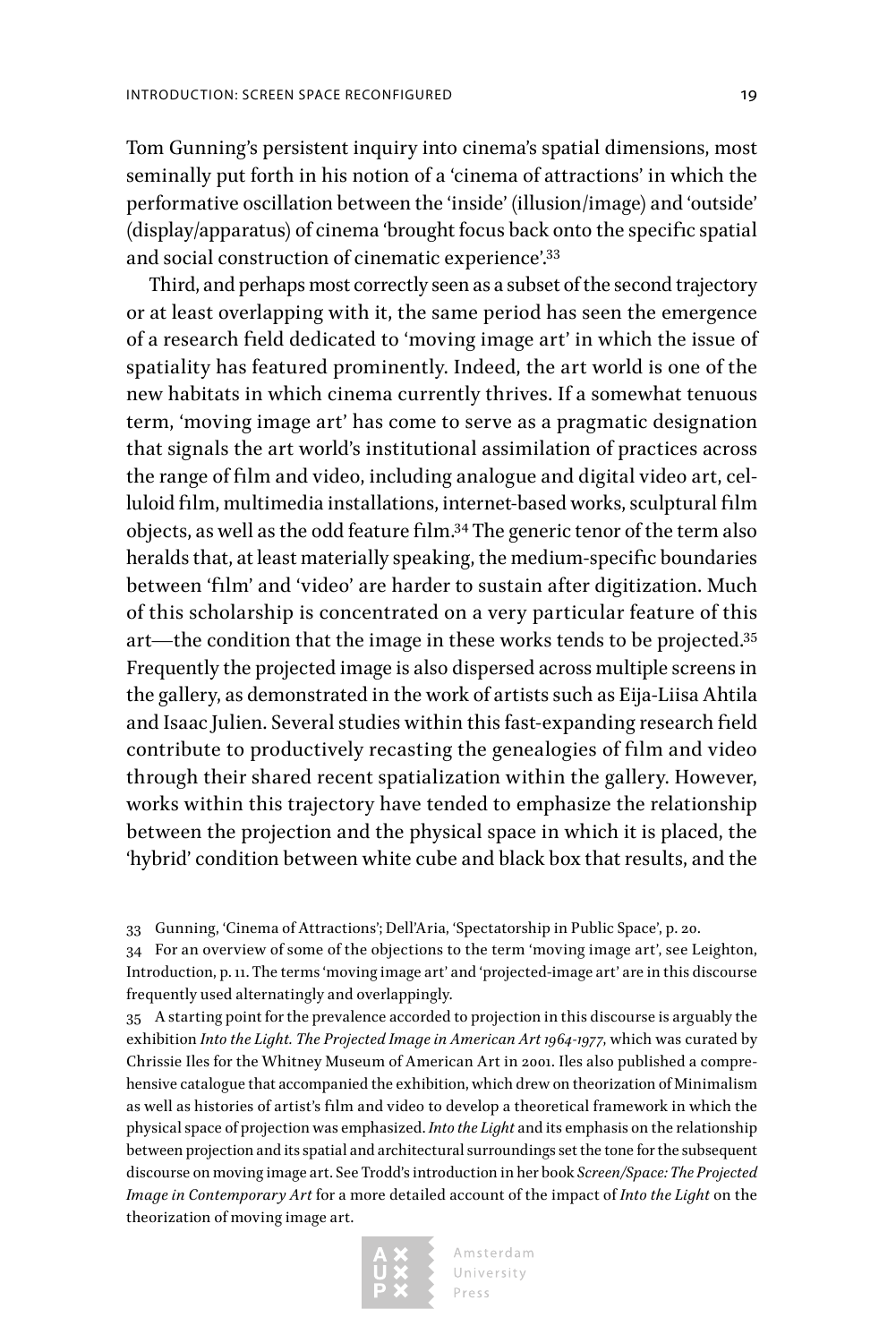novel spectator positions and embodiments this situation opens up. Only to a very limited extent do they engage with the on-screen spatiality on offer. A case in point is the excellent book *Screen/Space* (2011) edited by Tamara Trodd, wherein projection is held forth as a defining feature for much of the film and video works shown in art galleries and museums in the  $21^{st}$  century.<sup>36</sup> In her introduction, Trodd states that the book's aim is to develop a new theoretical framework 'which is properly attentive to the specificity of the gallery space in which it is often found, as well as to the fuller artistic and cultural history with which it often engages'.<sup>37</sup> Thus, despite the book's title (which our own title for this volume echoes), it seems that, in this case, it is the physical space in which the screen and projection are placed that have priority. On-screen space is not met with the same critical or scholarly attention. Scholarly studies on moving image art provide a highly welcome integration of perspectives from art history with film and media theory and history and provide an invaluable platform for further inquiry into the ongoing spatialization of the moving image and its relationship to its physical locations. While drawing on this discourse, the present book diverges from it in that it explicitly gives priority to and seeks to analyze key features of contemporary on-screen space across a wide range of screens and screen practices.

In addition to these three trajectories, the same period has seen a number of publications devoted to the intersection of media screens and (urban) architecture, frequently emphasizing the shaping and experiences of public spaces that results. Perhaps less a defined research field or unified discourse than the other trajectories, this branch of scholarship on the spatial dimension of contemporary media tends to foreground the movement of images, bodies, and screens in and through spaces and the mobilization of space that ensues. Notable contributors to this discourse are Giuliana Bruno and Nanna Verhoeff, both of whom are represented in this volume. Embodied experience and the performative navigation through such spaces, either through mobile and/or locative media (Verhoeff) or these spaces' intensified multi-sensory address (Bruno), is pivotal for these scholars, frequently conceptualized through cartographic terminology.38 Here, it is the amalgamation of on-screen space and its surrounding environment that is of interest, which is what makes their contributions highly relevant for this book.

<sup>38</sup> See for example Bruno, *Atlas of Emotion*; Bruno, *Surface*; and Verhoeff, *Mobile Screens*.



<sup>36</sup> Trodd, *Screen/Space.*

<sup>37</sup> Ibid.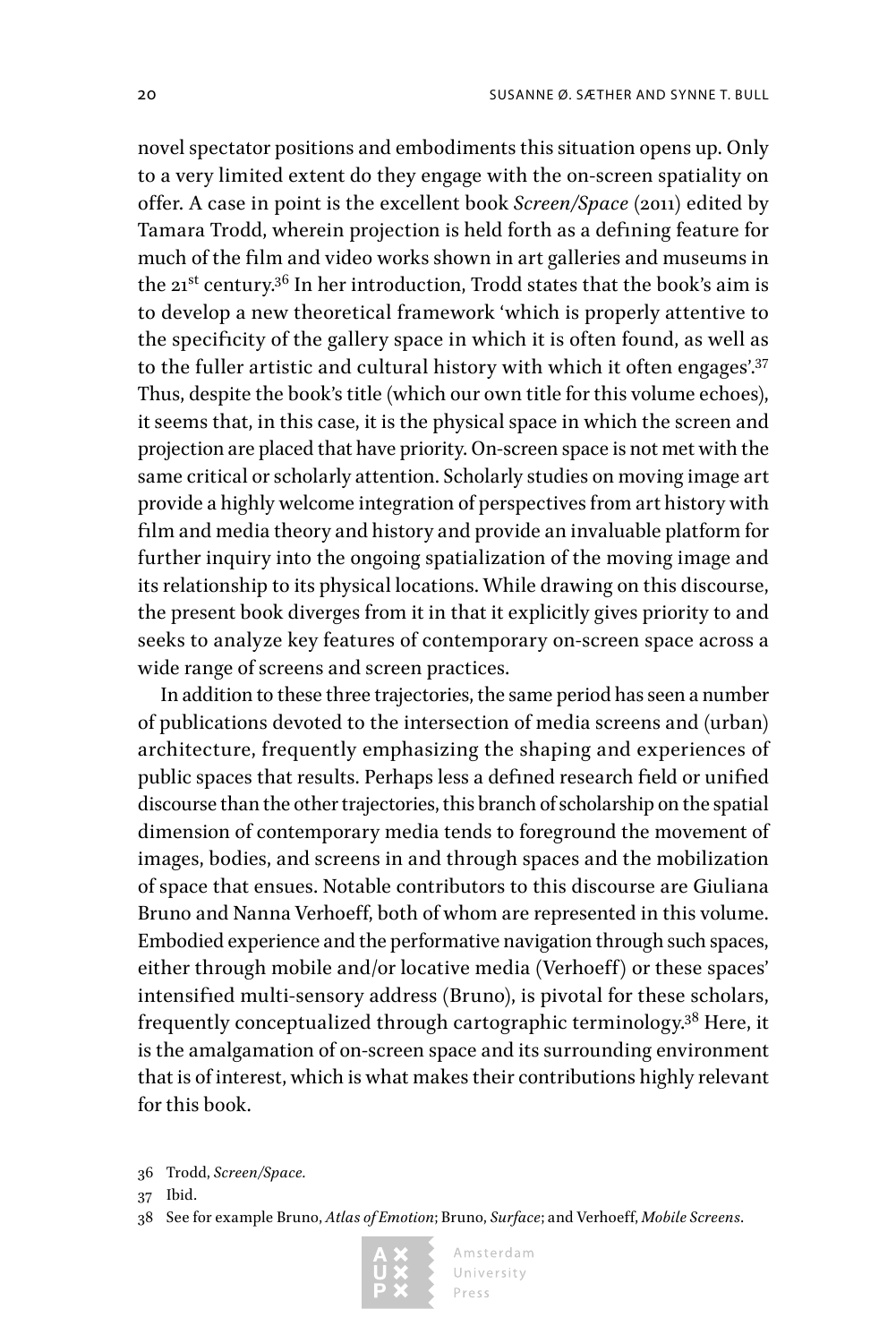The amalgamation of on-screen space and its physical surroundings is also at the core of a recent strand of spatial scholarship within media studies, which has surged with the growing ability of images to work 'operationally' and the increasing dissemination of 'transparent' screens and immersive technologies, such as virtual reality (VR) displays, across both professional and consumer practices.39 Bringing together much of this research is the illuminating volume *Image – Action – Space. Situating the Screen in Visual Practice* (2018), edited by Luisa Feiersinger, Kathrin Friedrich, and Moritz Queisner. Here the merging of images and operations are explored with a view to how resulting practices situates viewers in spaces within and beyond the screen and how these spaces in turn structure users' actions and perceptions. Many of the essays in *Image – Action – Space* examine the procedures, practices, and technologies involved when images serve as tools for action and navigation. While the active and operational dimension of images are acknowledged by several authors also in the present volume, its scope differs in that here the emphasis lies on their aesthetic and experiential dimensions rather than their production and use. Included in *Image – Action – Space* are several case studies of VR, which is indicative of the recent turn towards immersive screen technologies and experience in the media industry, and increasingly also in art.<sup>40</sup> Through such technologies, the elasticity and enveloping qualities of contemporary screen space and its attendant 'floating' spectator position, which, as shown, was so emblematically crafted through digital 3D in *Gravity*, is further intensified. This recent surge in scholarship on VR and AR is a significant and timely addition to the spatial discourses in art and media studies, with the potential to recast some of the theoretical and analytical underpinnings of spatial discourse in relation to screens and the very concept of 'screen space' that this volume rests on. Most importantly, of course, with VR and head-mounted displays, the screen and its framing function is no longer perceptible, replaced by a 360° view with the viewer having 'no possibility to look away'.41 In this volume we have nonetheless chosen to delimit our scope to cases and perspectives that are somehow premised upon the presence of the screen as a 'classical'—and

41 Neddermeyer, 'I Want to See How You See', p. 203.



<sup>39</sup> The seminal concept of 'operational images' was coined and developed by artist and filmmaker Harun Farocki in the early 2000s. In Farocki's often quoted words, operational images are 'images that do not represent an object but are part of an operation.' Farocki, 'Phantom Images', p. 17.

<sup>40</sup> That high-profile artists such as the performance artist Marina Abramovic, installation and light artist Olafur Eliasson, and painter Bjarne Melgaard all recently have made VR works illustrate that VR is no longer relegated to the sphere of media artists.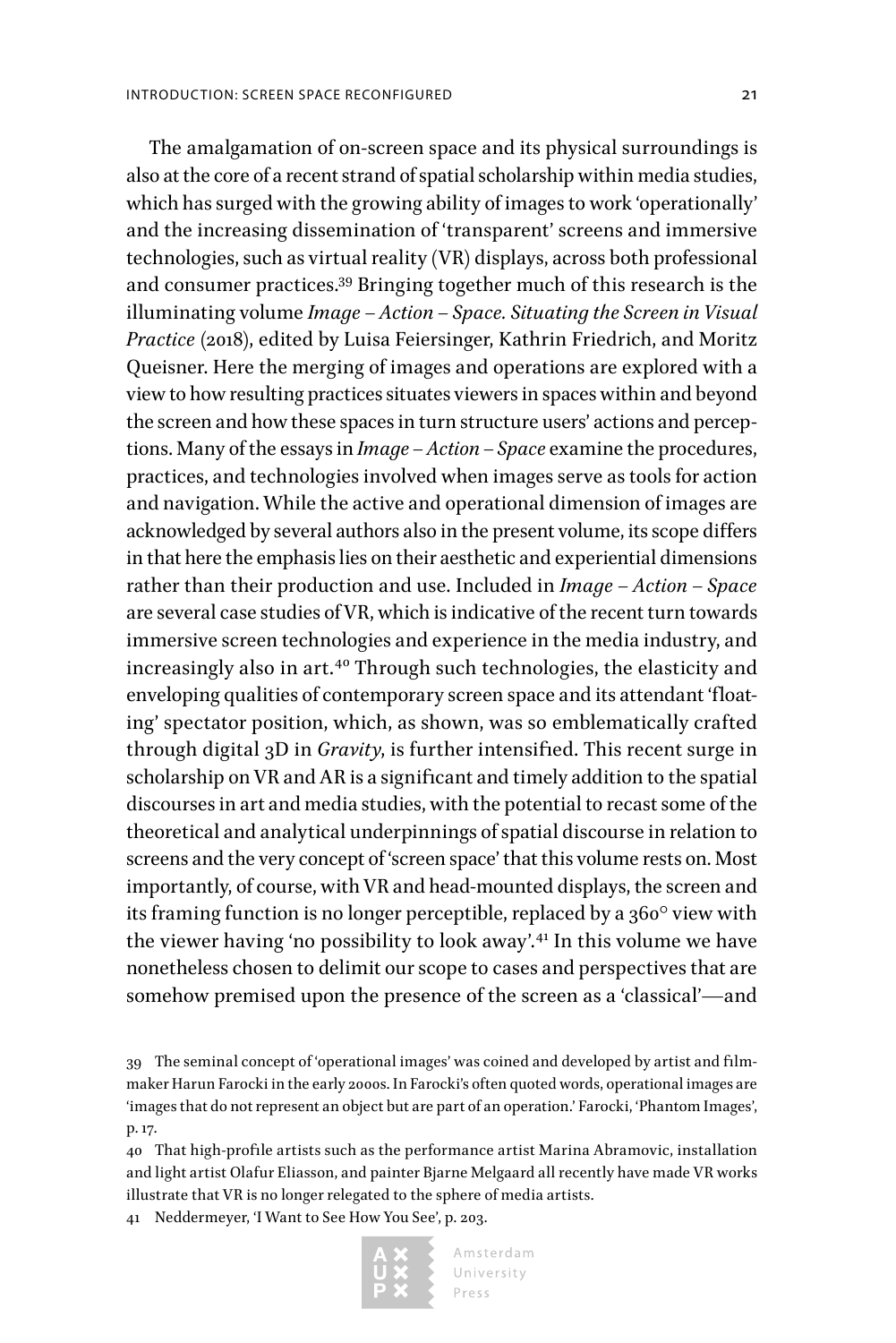perceivable—tetragonal frame.42 The reason for this is simply that we want to show how space and spatiality currently is reconfigured not only at the technological vanguard of contemporary screen culture but also within established media forms such as mainstream cinema and 'regular' video installations. In keeping our focus on contemporary on-screen space, we aim to intervene at a point that is curiously under-researched in spatial discourses in media studies and attendant disciplines.

As can be seen from the above discussion, relations between conceptions of space and screen are multiple and varied. While not making an overarching claim about this relation, our contention in this volume is simply that in order to grasp the complexities of the contemporary entanglement of media and space, on-screen spaces and their precise formal, material, affective, and sensory configurations must also be part of the equation. The present volume seeks to deliver such a contribution to spatial thought within film and media studies.

#### **Screen Space Reconfigured**

The aim of this volume is, as mentioned, first and foremost to probe novel and resurfacing configurations of space as they appear across  $21^{st}$ -century screens. In order to do so, it brings together eleven focused case studies that explore spatial tropes, representations, and perceptions ranging from—and crossing between—contemporary mainstream cinema, experimental film, video art, mobile screens, and everyday screen practices. Indeed, the present volume is guided by the contention that these diverse practices are deeply interrelated. Work by scholars such as Anne Friedberg, Thomas Elsaesser, and Tom Gunning are exemplary for the conceptualization of the present volume in this respect as well. In addition to their (media archaeological) charting of spatial tropes, practices, and configurations across disparate historical moments, their non-hierarchical (and synchronic) probing of such configurations across vernacular, popular, mainstream, and avant-garde media forms within a given moment of time is also formative for the volume. It should be noted that the essays in this volume predominantly lie within the methodological scope of aesthetic and to some extent material analysis. In order to efficiently foreground the aesthetic and experiential characteristics

42 Noam M. Elcott's chapter in this volume is an exception, in that he explores historical and contemporary iterations of what he calls the phantasmagoric dispositif, in which images and spectators seem to share the same space.

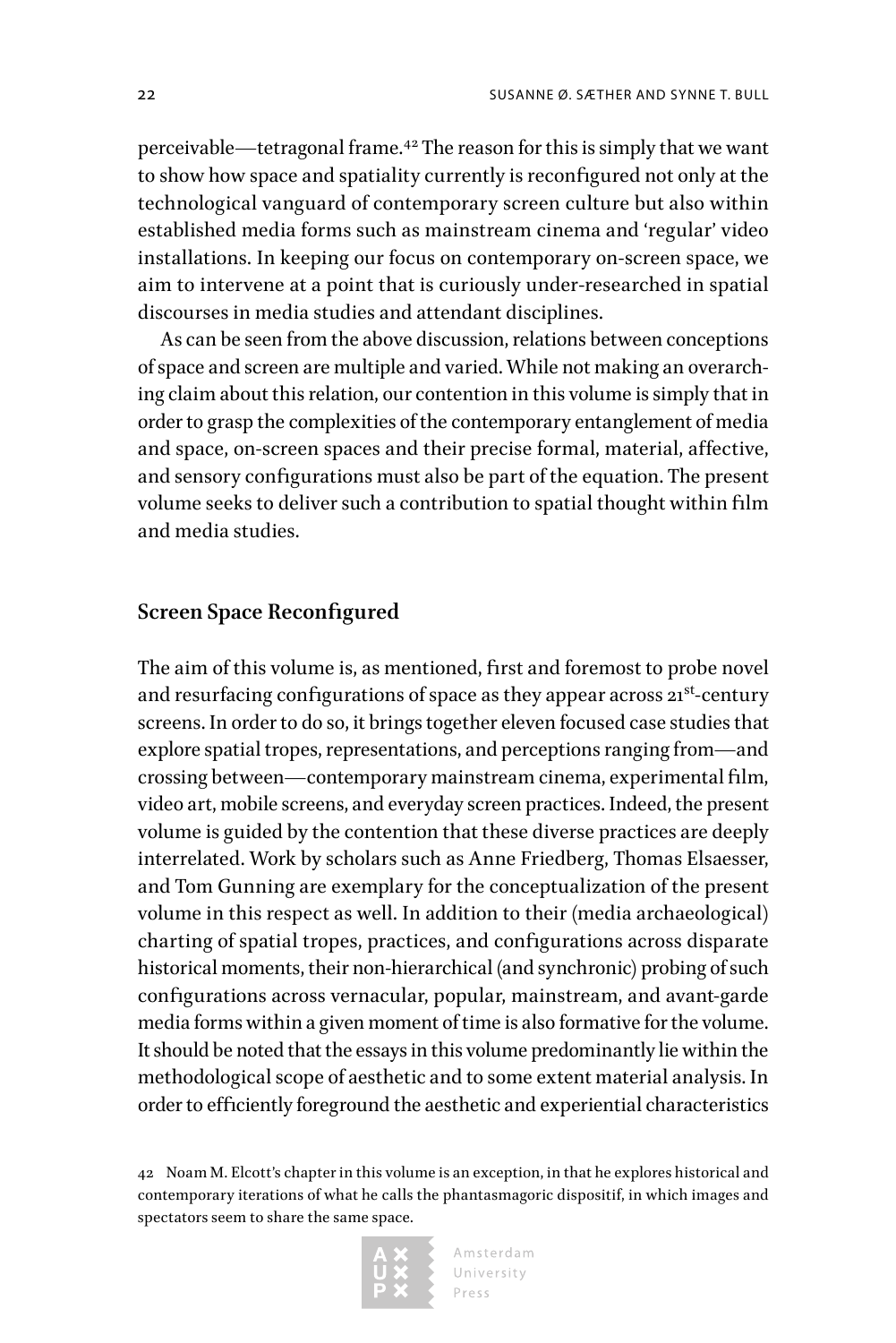of emerging on-screen spatialities, we have chosen not to include industry or audience studies among our cases. Whereas we do not aim to chart or claim an overarching theoretical framework for the exploration of what we see as an ongoing reconfiguration of  $21^{st}$ -century screen space, we do want to acknowledge that many (but not all) of the essays foreground the sensory and affective experiences effected by novel spatial configurations and/or the agency of technology itself. Engaging analytically and theoretically with these emerging configurations of screen space as they impinge upon issues of media materiality, perception and sensation, the volume ultimately also engages the question of the place of the human within these configurations.

In her chapter, Giuliana Bruno theoretically approaches the material condition of the film medium and the surface of the screen. Conceptualizing the screen as an environment of 'projection', Bruno understands projection in broad terms as 'an architecture of passage' which, while being a real environment, is a space of relations where texture, materiality, surface, and light play important roles as the visual and spatial meet and are remediated. For Bruno, materiality is not a question of the materials themselves but of the substance of material relations. As such, she is interested in the spaces that are made or taken up by these relations, showing how they are configured on the surface of different media.

William Brown's chapter 'Knowing Not What To Believe: Digital Space and Entanglement in *Life of Pi*, *Gravity*, and *Interstellar*' investigates the computer-generated imagery (CGI) in the feature films mentioned in his title. Brown offers theoretical perspectives that explore the forms of viewer engagement that specifically digital camera perspectives and computergenerated moments activate. In the digital renderings of space that these three films offer, the viewers are put in a position of uncertainty regarding where the CGI begins and ends, and in terms of not knowing what should be accepted as 'real' within the narrative of the film. This uncertainty encourages the viewer to choose what to believe is true or real, that is, to intellectually engage and interact with the film. Brown argues that this interaction is linked to the assumed non-indexicality of digital images, which are thought of as infinitely modifiable. Because they are 'virtual' rather than indexical, these images present non-anthropocentric perspectives and 'impossible' virtual camera movements—which are found in all three films—in a powerful manner. With reference to Karen Barad's concept of entanglement, Brown also argues that the ways in which the digital cinematic images show a virtual conquest of space reinforce the viewer's sense of *not* mastering space in the same way, reminding the viewers instead of their entanglement with space in our real-world existence.

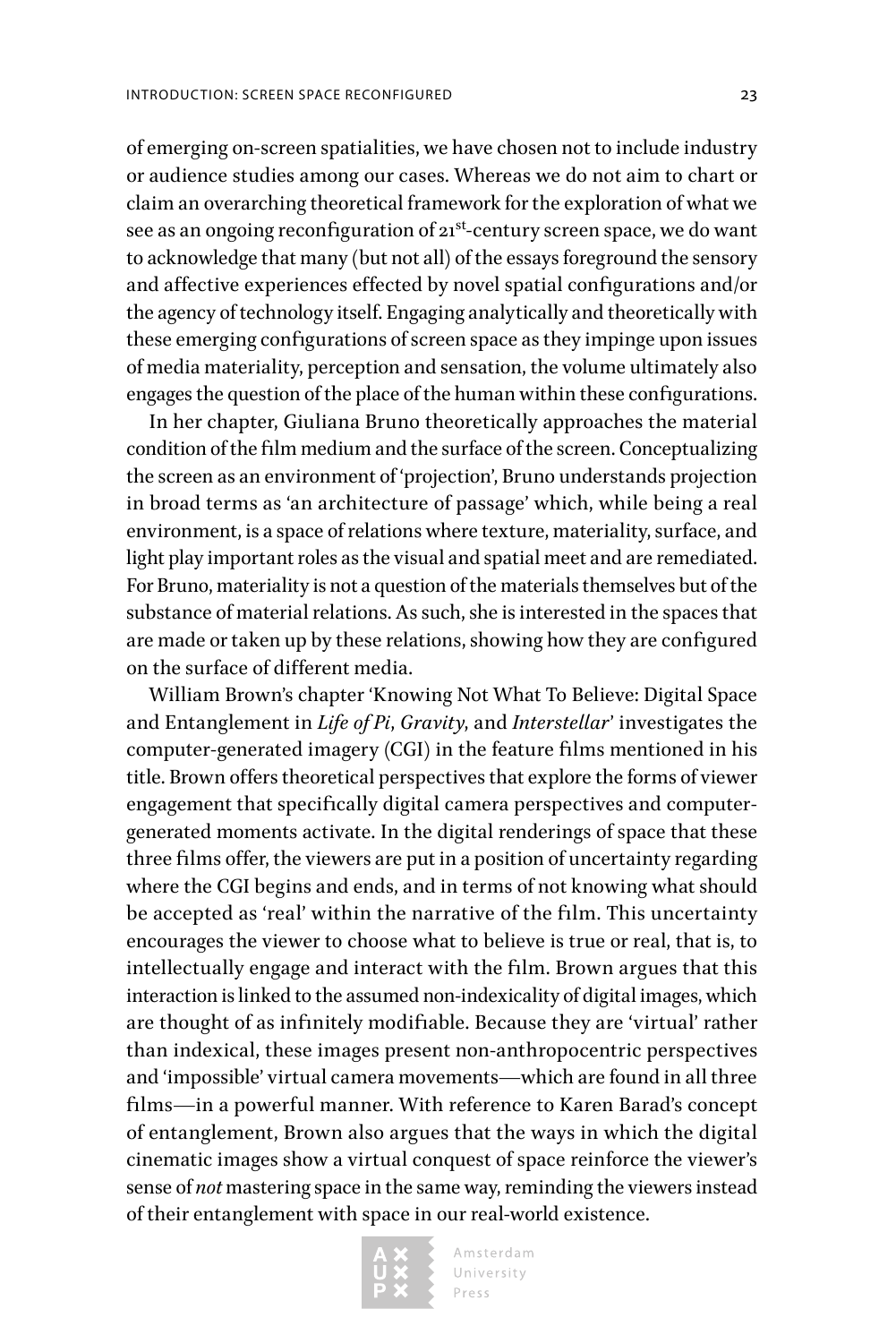In her chapter 'Digital 3D, Parallax Effects, and the Construction of Film Space in *Tangled 3D* and *Cave of Forgotten Dreams 3D*', Kristen Whissel investigates how the return of stereoscopic 3D as a digital medium prompts a rethinking of the history of moving images in ways that take into account the changing dimensionalities of moving images and transformations in the articulation of film space. With new means for organizing film images not only around the horizontal and vertical axes of the screen space but also in terms of depth, digital 3D images address the spectator in what Whissel calls 'a different temporal and affective register'. Through close readings of the films *Tangled 3D* and *Cave of Forgotten Dreams 3D*, Whissel looks specifically at the ways in which negative and positive parallaxes promote different perceptual experiences and construct digital film spaces. Accordingly, she argues, they force us to rethink the history of cinema as a history of the dimensionality of the moving image.

Nanna Verhoeff also takes contemporary 3D cinema as an object for probing potential new epistemologies, seeing it as a tool for the production of space in time. In her chapter 'Surface Explorations: 3D Moving Images as Cartographies of Time', she explores the question of whether the trope of navigation in 3D moving images can work towards an intimate and haptic encounter with other times and other places. The particular navigational construction of space in time in 3D moving images can be considered a cartography of time. This is a haptic cartography of exploration of the surfaces on which this encounter takes place. Taking Werner Herzog's film *Cave of Forgotten Dreams* (2010) as a theoretical object, the main question addressed is how the creative exploration of new visualization technologies—from rock painting and principles of animation to 3D moving images—entails an epistemological inquiry into, and statements about, the power of images, technologies of vision, and the media cartographies they make.

Miriam Ross' essay 'Reconfigurations of Screen Borders: The New or Not-So-New Aspect Ratios' interrogates how moving image framing configurations determine our understanding of on-screen and off-screen space. While Ross' examples for this investigation are cinematic—*Life of Pi* (Ang Lee, 2012), *Oz the Great and the Powerful* (Sam Raimi, 2013), and *The Grand Budapest Hotel* (Wes Anderson, 2014)—she situates the changing frame configurations as conditioned by mobile phone usage, evident from the increasingly ubiquitous vertically framed moving images on social media sites, as a phenomenon that draws attention to a radical challenge to traditional screen culture. According to Ross, the wider historical contexts in which screen and frame borders have been experimented with have not

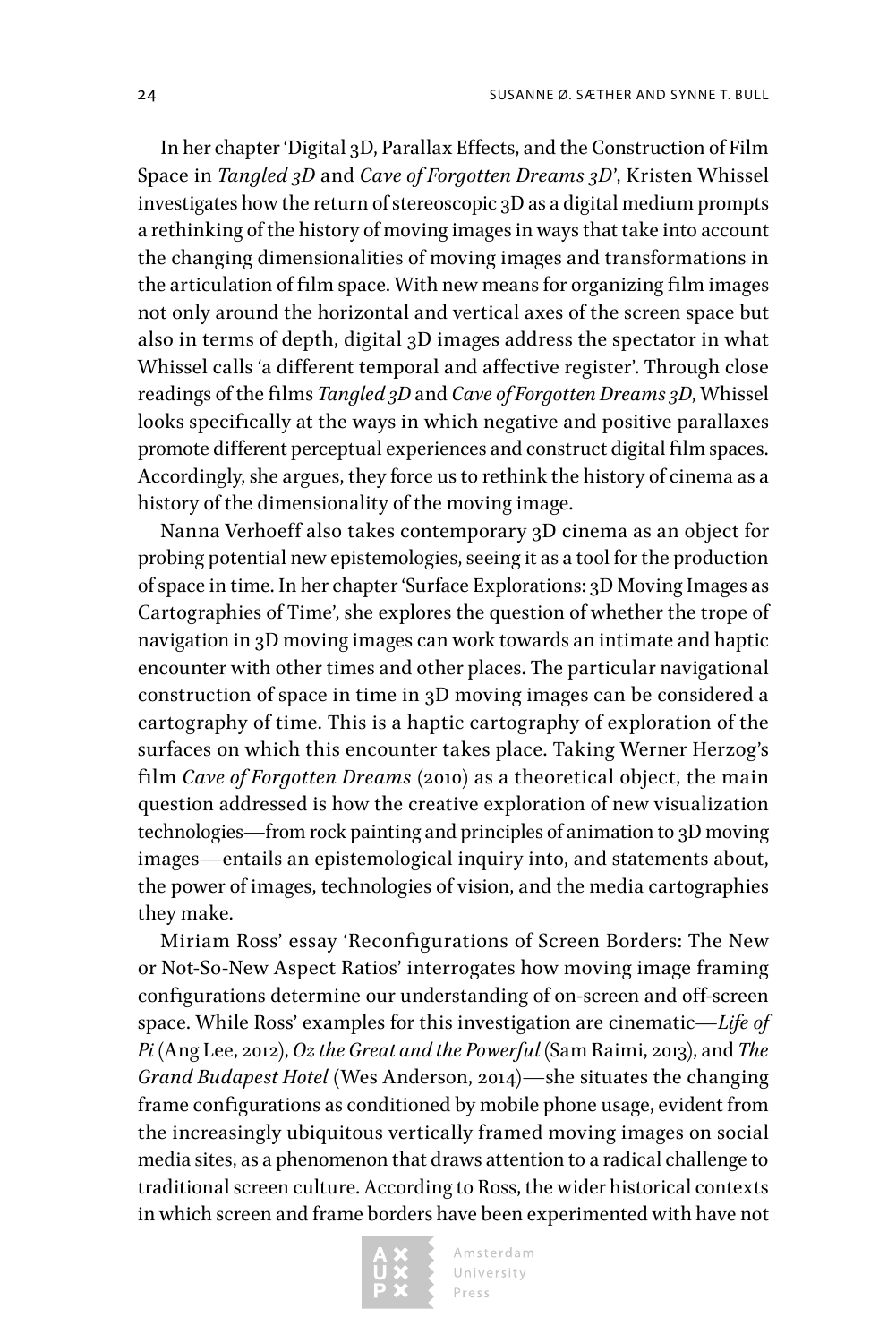been given much critical attention. Although digital technologies have made it easier to reconfigure the frame's borders within the duration of the same film, Ross points out some of the historical experiments that have taken place. As more recent examples, *The Grand Budapest Hotel*'s shifting aspect ratios and *Oz the Great and the Powerful* and *Life of Pi*'s stereoscopic imagery condition the viewer's sense of proximity—immersion—or distance from the visual fields, thus affecting how different modes of embodied viewership are encouraged and experienced. Ross argues that the physiological processes at work when aspect ratios change within the same film are not limited to the eye's ability to process on-screen and off-screen content. The viewer's synesthetic and kinaesthetic sense of being is also affected when the on-screen space expands and contracts, and it is our bodies as well as our eyes that negotiate this proximity and distance.

Allan Cameron's essay 'Face, Frame, Fragment: Refiguring Space in Found-Footage Cinema' explores the ways in which the face holds a privileged position—not only as a figure in classical cinema acting as marker of identity or site of affect but also as a spatiotemporal anchorpoint in the configuration of screen space—by closely interrogating a number of contemporary experimental 'found footage' films. These films, which include Peter Tscherkassky's *Instructions for a Light and Sound Machine* (2005) and Gregg Biermann's *Spherical Coordinates* (2005), remix and recycle found footage from narrative cinema, using techniques such as collage and montage in order to experiment with the face's role in organizing proximity and distance, flatness and depth. The works, Cameron argues, reorganize the relations between face and frame, splitting them into discrete fragments while at the same time setting them up in new, experimental configurations. Space is thus 'dynamically *refigured'*—modified into different forms as well as articulated around distinguishable faces and objects. The viewer is thus invited to reflect upon the codes and structures that are constitutive of cinematic space. As such, Cameron argues, these experimental films not only highlight the special position of the face in classical cinema but simultaneously bring to attention the different ways in which we face cinema itself in the post-cinematic era.

In her chapter 'Looking Up, Looking Down: A New Vision in Motion', Jennifer Pranolo uncovers a genealogy of photographic space that ruptures the conventional idea of it as 'mirror' or 'window' onto the world. Instead, she offers ideas of ambiguous and synthetic space, which act as perspective games and eye exercises. Looking back at Moholy-Nagy's call for a New Vision (1929)—which advocated for photography as an infinitely resourceful tool for

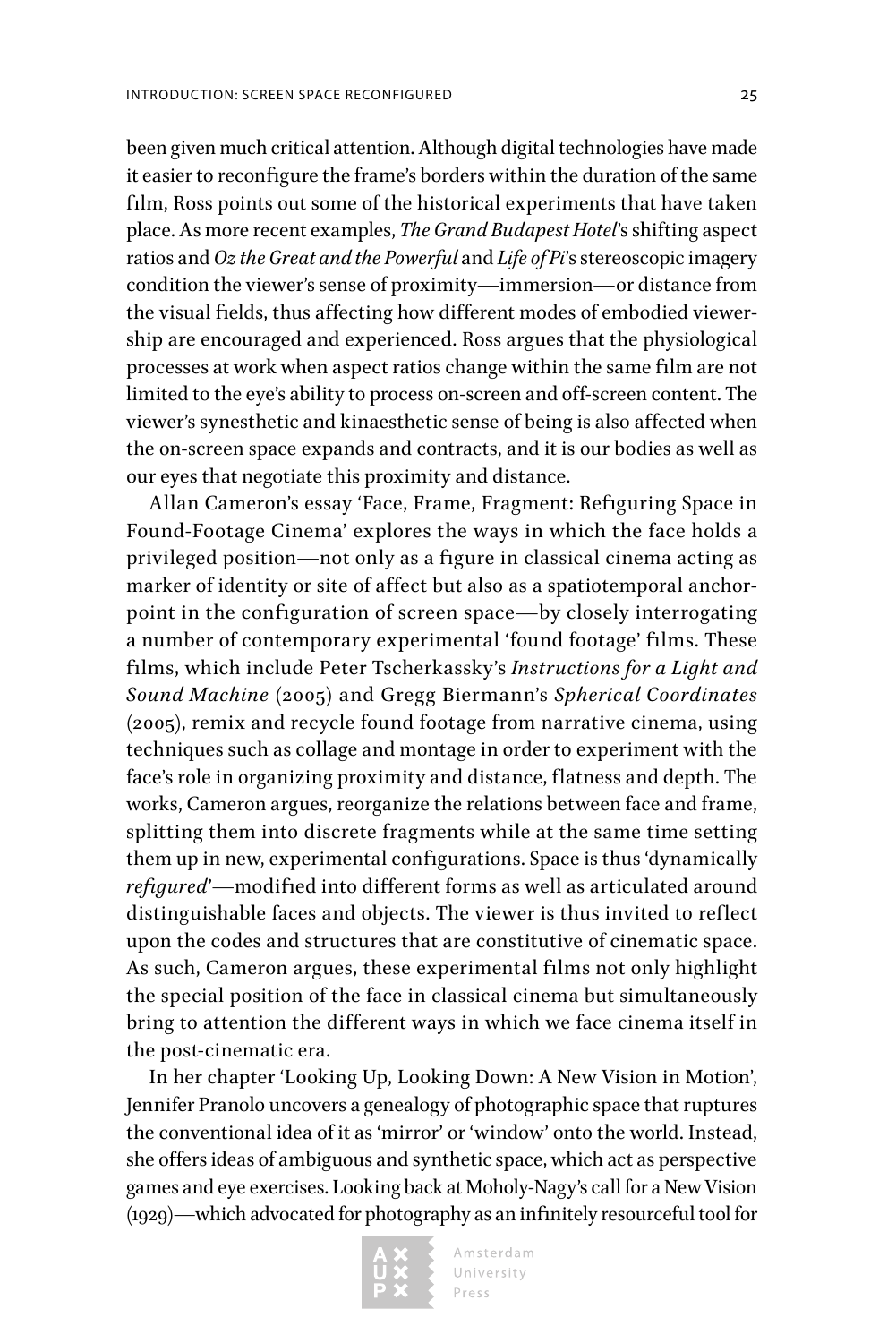encouraging spectators to explore the visual and cognitive terrain of a new spatial logic—Pranolo considers what such a strong imperative to see the world with different eyes means for us today. With new digital technologies of the image, including computer screen interfaces on which the medium of photography increasingly finds its mode of production and display, our understanding of photographic space once again requires revision. The discussion focuses on the role of the human body—both the viewer's and those located within the picture—in negotiating the increasingly peculiar spatial possibilities that images offer. Pranolo's chapter offers analyses of three aesthetically and historically disparate examples—Elad Lassry's post-'Pictures Generation' work, László Moholy-Nagy's techno-utopian rhetoric of modernist photography, and the life-sized illusion of the Ames room (Adelberg Ames, Jr.)—which nevertheless intersect in their common use of the body as a pivot point for introducing spectators to the spatial paradoxes that can proliferate within the photograph.

In her essay 'Touch/Space: The Haptic in 21st-Century Video Art', Susanne Ø. Sæther charts a tendency that has marked video art since 2010: the co-presence between the motif of the hand that touches the screen and a distinctly layered spatiality. As Sæther argues, this co-presence—which is clearly informed by the influx of touchscreens in consumer culture—demonstrates an imbrication of the sense of touch with a distinct, proximate spatiality that productively can be conceptualized as haptic. Critically deploying a set of various notions of the haptic culled from film and media theory as well as perceptual psychology, Sæther discusses Trisha Baga's lo-fi 3D video *Flatlands* (2010) and Victoria Fu's immersive video installation *Belle Captive I* (2012) and expounds a contemporary haptic space that verges between planarity and volume, between the near and far, and that exceeds the frame to enfold us. The discussion shows how, in both works, natural elements like sunsets, sleet, and rain merge with medial elements to evoke the ambient and 'atmospheric' media of the present decade, in which 'devices and infrastructures have become part of the background of life, operating below the threshold of sensing'.43 As such, Sæther argues, what these video works ultimately point to is the split between human sense perception and the networked, computational operations of 21<sup>st</sup>-century media that Mark B.N. Hansen has described, but also the attempt to grasp this split.

Axial tension between horizontality and verticality is at the centre of the following chapter, in which Miriam De Rosa and Wanda Strauven

<sup>43</sup> McCormack, 'Elemental Infrastructures for Atmospheric Media', p. 419.

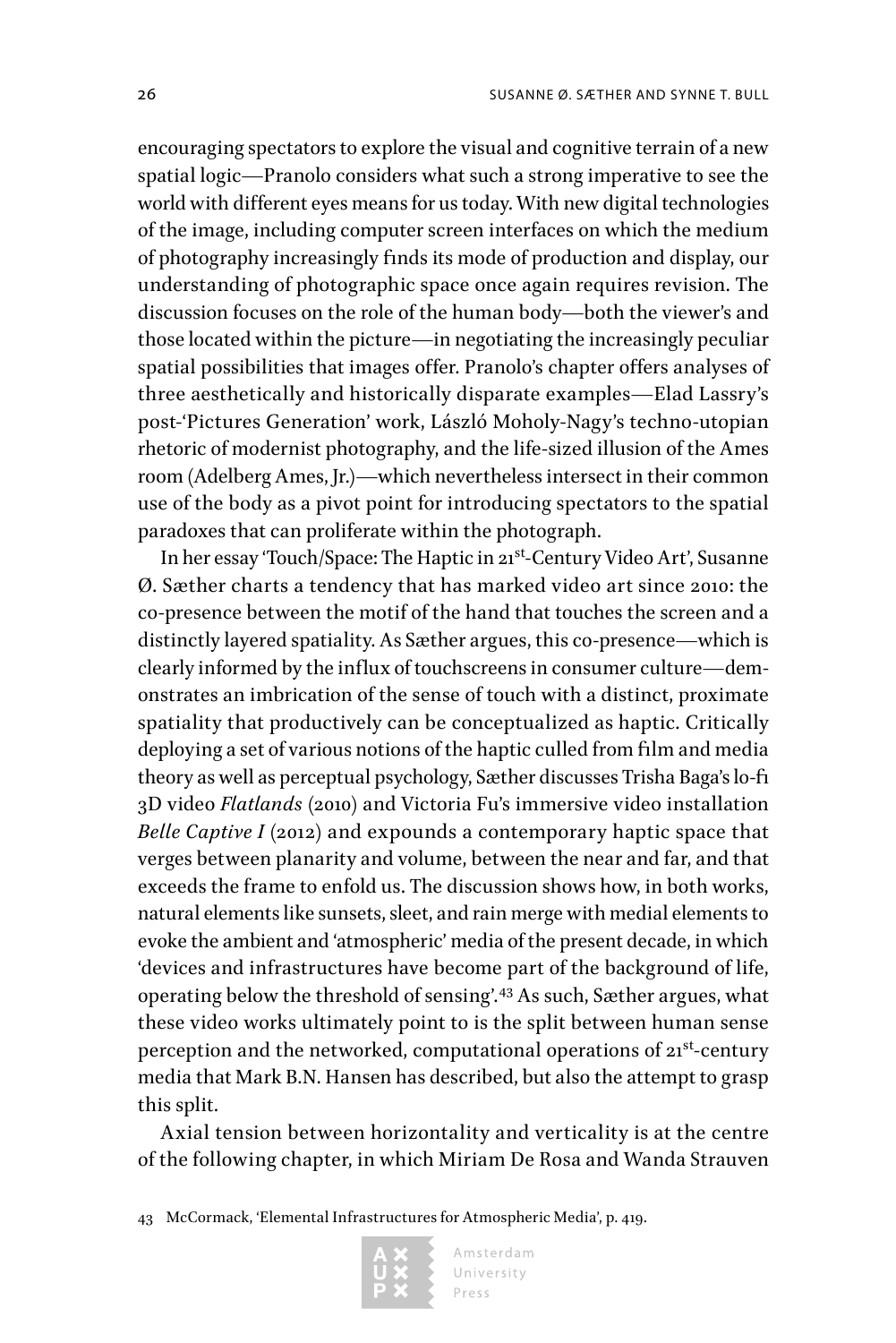consider the relation between screenic orientations and production and reception practices across a variety of screen-based devices. More specifically, they investigate examples of how axial repositioning or rearrangements of the screen occur in the passage from production (screen as work surface) to reception (screen as display surface). Using the term 'reorientation' to explain such phenomena, they use various case studies from contemporary filmmaking and visual arts to approach a specifically contemporary form of spatiality in which not only the literal orientation of the screen (and screenic image) matters but also the situations of production and consumption that might take place along different spatial axes. Moving between practical and conceptual terms, the authors suggest that axial reorientation implies a pragmatic shift based upon a reconfiguration of the patterns of use and the space involved but also that this variation in screen usage implies a more profound change mirrored in our ways of conceptualizing the screenic device. To address this, the authors couple their emphasis on the screenic (re) orientation with an inquiry of the new forms of gesturality these screen spaces require and inspire.

In his essay, 'Nothing Will Have Taken Place Except Place: Redefining Place Through Cinema', Tom Gunning begins in 1897, shortly after the emergence of cinema and shortly before the death of Stéphane Mallarmé, who threaded the phrase used in Gunning's chapter title through his culminating work of modern poetry '*Un Coup de Dés'* [A Throw of the Dice]. As Christophe Wall-Romana has shown in his recent work on cine-poetry, Mallarmé was very aware of the new invention the cinématographe. The unique sense of visual movement found in this poem's typography may well reflect his contemplation of the new medium. Michael Snow, commenting on his 1967 film *Wavelength*, another radical work of modernist vision, invokes Mallarmé's phrase and sets us thinking about how the moving image recreates, explores, and questions the nature of place. The radical role of the moving image in providing new modes of our experience of space has been neglected or simply presented as a deviant deconstruction of a dominant commercial narrative cinema. Taking seriously the way the moving image provides new tools for our understanding of our place in a technological world, Gunning discusses moments of camera movement and the mobile frame in cinema practice, both commercial and avant-garde, historical and contemporary, exploring how camera movement affects the viewer's perception of virtual motion in a manner that transforms our relation to the image. The chapter traces how the concepts of space and place can act as guiding points when attempting to understand the image

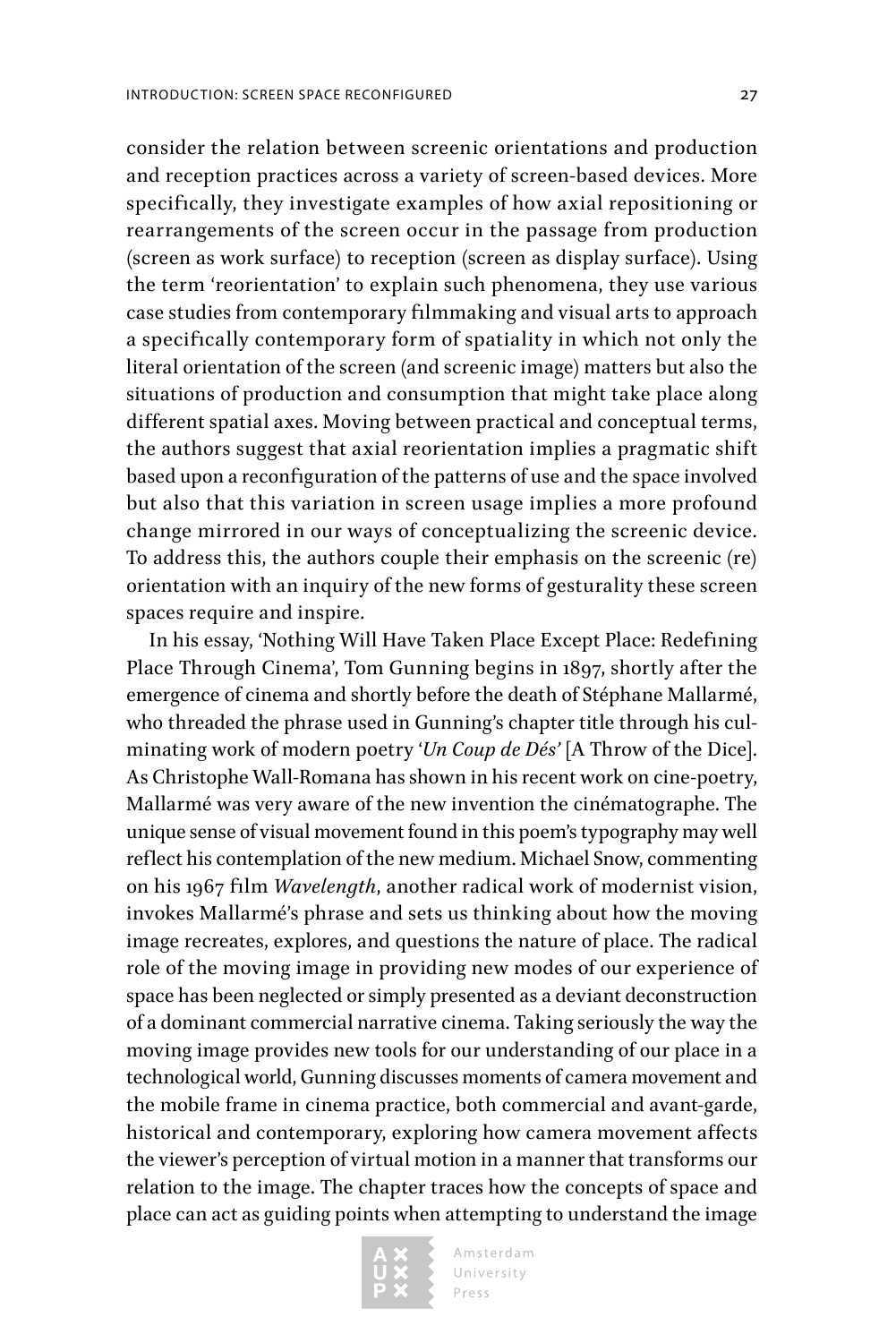in motion and what it does to us. Challenging the notion that place signifies rest and space movement, Gunning uses examples from the films *Gravity*  (2013), *Vertigo* (1958), and *Wavelength* (1967) to argue that the avant-garde impulse in cinema, similarly to modernist works in other media inspired by the moving image, never simply denies or destroys the impression of 'illusion' or 'realism' that cinema is capable of creating. Rather, the virtue of camera movement is to play with this impression of physical transportation while viewers stay fixed in their positions, thereby complicating and even contradicting the impression of virtual movement.

Moving beyond the framework of the tetragonal screen, Noam M. Elcott in his essay 'The Phantasmagoric Dispositif: An Assembly of Bodies and Images in Real Time and Space' explores spectatorial configurations in which images and spectators appear to share the same time and space, seemingly freed from the material constraints of screens and frames. The coordinated disposition of disparate elements—image space and real space, as well as technical configurations—into a mode of spectatorship that dissolves the experienced spatial and material differences is what Elcott calls the *phantasmagoric dispositif.* The phantasmagoria, or 'assembled ghosts' as the term indicates, was originally an attraction from the late  $18^{th}$  and early  $19^{th}$  century, where spectators were immersed in darkness and ghost-like figures were projected onto translucent screens or clouds of smoke so that they appeared to enter the same space as the spectators. More broadly, as a phenomenon that dissolves the boundaries between images and their surroundings, the phantasmagoric is something that refuses both categorization and medium specificity. Therefore, according to Elcott, neither art history nor film studies—disciplines that until recently have focused on individual media, technologies, genres, artists, movements, styles, or subjects—recognize phantasmagoria as a fundamental configuration of image and spectator. By establishing phantasmagoria as a precise term to describe an assembly of bodies and images in a shared time and space, Elcott locates the deep media archaeological roots and myriad contemporary manifestations of such phenomena, and accordingly points to an expansive history of cinema that has largely been ignored due to the focus on medium specificity in cinema and art alike.

As the above essays demonstrate, this volume centres on the conception that the impingements of the emergent reconfiguration of screen space are by no means demarcated by the edges of the screen. Rather, screen space is seen to partake in an overall reconfiguration of production and perception of space as such.

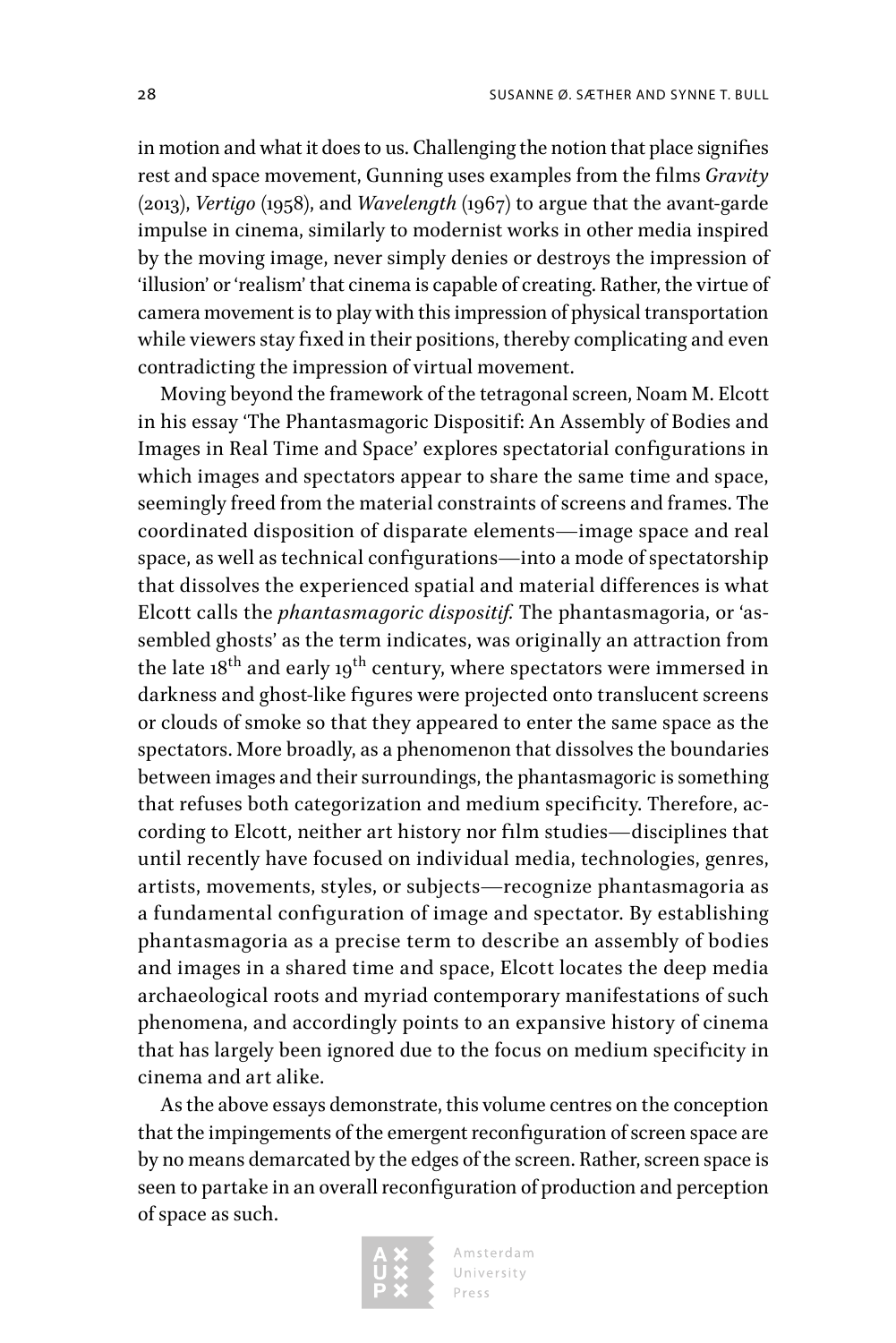#### **Bibliography**

- Albera, François, and Maria Tortajada, eds. (2010). *Cinema beyond film: Media Epistemology in the Modern Era*. Amsterdam University Press.
- Atkinson, Sarah. (2016). 'Gravity: Towards a Stereoscopic Poetics of Deep Space'. In *The Aesthetic and Narrative Dimensions of 3D Film: New Perspectives on Stereoscopy,* edited by Markus Spöhrer. Wiesbaden: Springer, pp. 71-85: https:// doi.org/10.1007/978-3-658-09422-5 . (Accessed 15 February 2019).
- Balsom, Erika. (2013). *Exhibiting Cinema in Contemporary Art*. Amsterdam: Amsterdam University Press.
- Bender, Stuart. (2014). '"There Is Nothing to Carry Sound": Defamiliarization and Reported Realism in Gravity'. *Senses of Cinema* 17, pp. 1-18: http://hdl.handle. net/20.500.11937/44811. (Accessed 3 May 2018).
- Bhabha, Homi K. (1994). *The Location of Culture*. London: Routledge.
- Brown, William. (2013). *Supercinema. Film-Philosophy for the Digital Age.* New York/ Oxford: Berghahn Books.
- Bruno, Giuliana. (2007). *Atlas of Emotion. Journeys in Art, Architecture, and Film*. New York: Verso.
- Casetti, Francesco. (2012). 'The Relocation of Cinema'. *NECSUS. European Journal of Media Studies* 2, (Autumn): https://necsus-ejms.org/the-relocation-of-cinema/. (online, no page number). (Accessed 5 September 2015).
	- ———. (2011). 'Back to the Motherland. The Film Theatre in the Postmedia Age'. *Screen* 52 (1): 1-12.
- ———. (2011). 'Cinema Lost and Found: Trajectories of Relocation'. *Screening the Past* 32: www.screeningthepast.com/2011/11/cinema-lost-and-found-trajectoriesof-relocation/. (online, no page number). (Accessed 5 September 2015).

———. (2009). 'Filmic experience'. *Screen*, 50 (1): 56-66.

- Chateau, Dominique, and José Moure. (2016). 'Introduction: Screen, a Concept in Progress'. In *Screens: From Materiality to Spectatorship—A Historical and Theoretical Reassessment*, edited by Dominique Chateau and José Moure*.*  Amsterdam: Amsterdam University Press, pp. 13-22.
- Corrigan, Timothy. (1991). *Cinema Without Walls. Movies and Culture After Vietnam*. London: Routledge.
- Dell'Aria, Annie. (2016). 'Spectatorship in Public Space: The Moving Image in Public Art'. In *Making Sense of Cinema: Empirical Studies into Film Spectators and Spectatorship,* edited by Carrie Lynn D. Reinhardt and Christopher J. Olson. London: Bloomsbury Academic, pp. 17-36.
- Dercon, Chris. (2003). 'Gleaning the Future from the Gallery Floor'. *Senses of Cinema* 28, (October): http://sensesofcinema.com/2003/cinema-and-the-gallery/gleaning\_the\_future/. (online, no page number). (Accessed 5 September 2015).

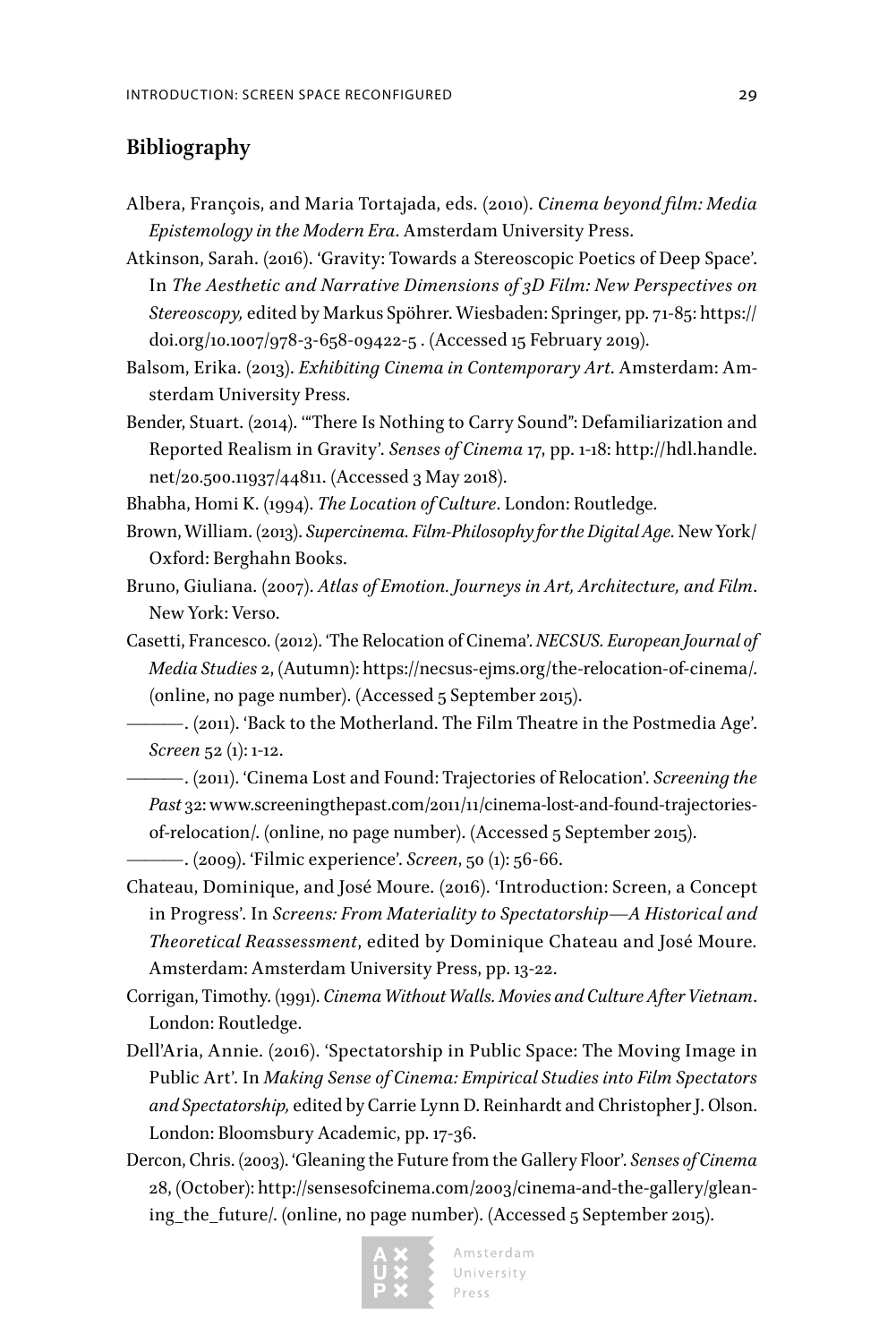- Doane, Mary Ann. (2009). 'Scale and the Negotiation of "Real" and "Unreal" Space in Cinema'. In *Realism and the Audiovisual Media*, edited by Lucia Nagib and Cecilia Mello. London: Palgrave Macmillan, pp. 63-81.
- Elcott, Noam M. (2020). 'The Phantasmagoric Dispositif: An Assembly of Bodies and Images in Real Time and Space'. In this volume.
- Elsaesser, Thomas. (2013). 'The "Return" of 3-D: On Some of the Logics and Genealogies of the Image in the Twenty-First Century'. *Critical Inquiry* 39, no. 2: 217-46.
	- ———. (2004). 'The New Film History as Media Archaeology'. In *Cinémas: revue d'études cinématographiques/Cinémas: Journal of Film Studies* 14, no. 2-3: 75-117.
	- ———. (1990). 'Early Film Form: Articulations of Space and Time'. In *Early Cinema: Space, Frame, Narrative*, edited by Thomas Elsaesser and Adam Barker. London: British Film Institute, pp.11-30.
- Farocki, Harun. (2004). 'Phantom Images'. *Public* 29: 17. https://public.journals.yorku. ca/index.php/public/article/view/30354, pp. 13-22. (Accessed 12 March 2018).
- Feiersinger, Luisa, Kathrin Friedrich, and Moritz Queisner. (2018). *Image Action – Space: Situating the Screen in Visual Practice.* Berlin/Boston: De Gruyter.
- Friedberg, Anne. (2006). *The Virtual Window: From Alberti to Microsoft*. Cambridge, MA: MIT Press.
	- ———. (1993). *Window Shopping: Cinema and the Postmodern*. Berkeley, CA: University of California Press.
- Gunning, Tom. (1990). 'The Cinema of Attraction: Early Cinema, its Spectator and the Avant-Garde'. In *Early Cinema: Space, Frame, Narrative*, edited by Thomas Elsaesser and Adam Barker. London: British Film Institute, pp. 56-62.
- ———. (1983). 'An Unseen Energy Swallows Space: The Space in Early Film and Its Relation to American Avant-Garde Film'. In *Film Before Griffith*, edited by John L. Fell. Oakland, CA: Berkley University Press, pp. 381-388.
- Hagener, Malte. (2008). 'Where is Cinema (Today)? The Cinema in the Age of Media Immanence'. *Cinema & Cie* 11 (Fall): 15-22.
- Hallam, Julia, and Les Roberts, eds. (2014). *Locating the Moving Image. New Approaches to Film and Place*. Bloomington and Indianapolis: Indiana University Press.
- Hansen, Mark B.N. (2015). *Feed-Forward: On the Future of Twenty-First-Century Media*. Chicago, IL: University of Chicago Press.
- Hansen, Miriam B. (1994). 'Early Cinema, Late Cinema: Transformations of the Public Sphere'. In *Ways of Seeing Film*, edited by Linda Williams. New Brunswick, NJ: Rutgers University Press, pp. 197-210.
	- ———. (1990). 'Early Cinema: Whose Public Sphere?'. In *Early Cinema: Space, Frame, Narrative*, edited by Thomas Elsaesser. London: BFI, pp. 230-233.
- Harvey, David. (2006). *Spaces of Global Capitalism*. London: Verso.
	- ———. (2001). *Spaces of Capital. Towards a Critical Geography*. New York: Routledge.

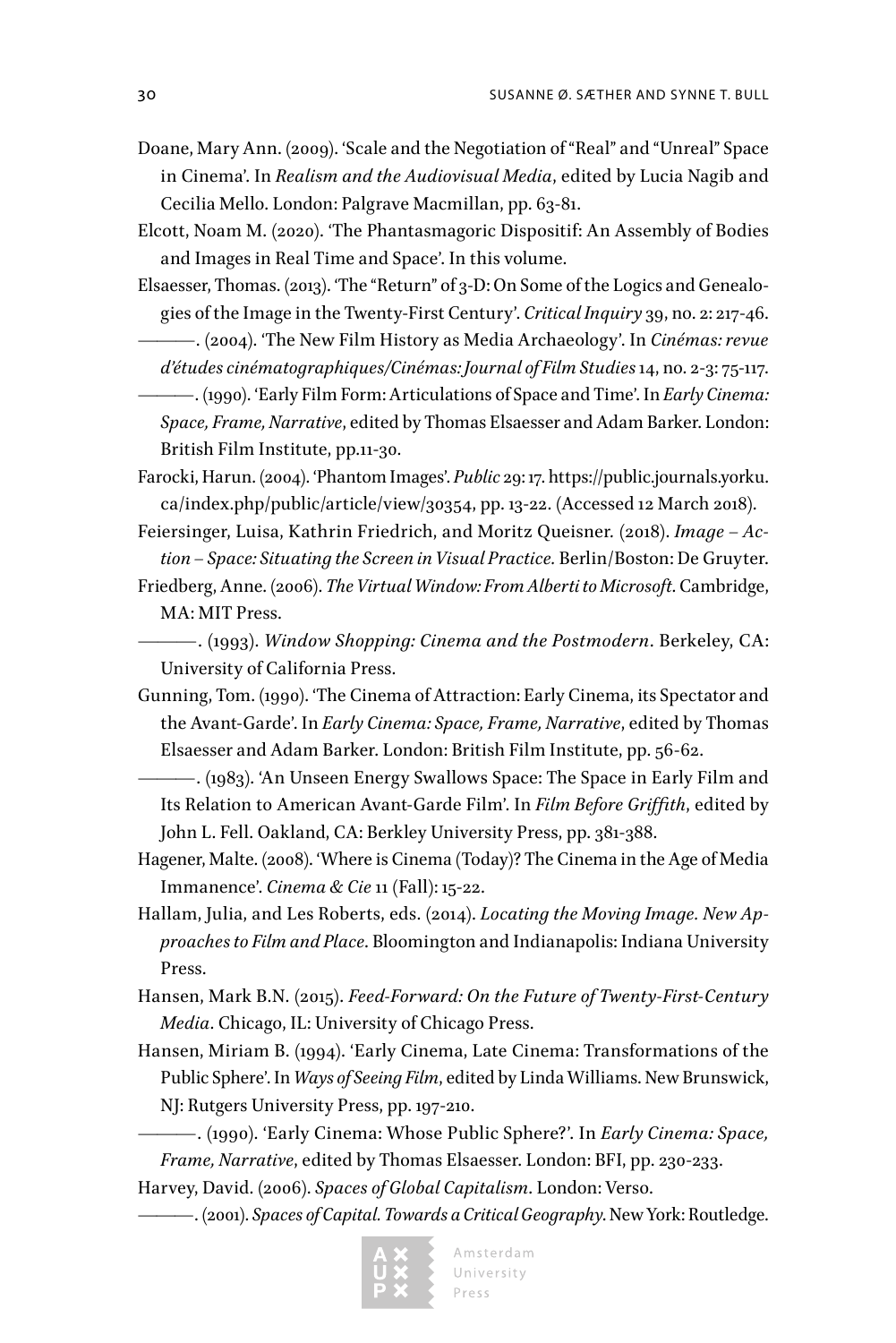- Hediger, Vinzenz. (2012). 'Lost in Space and Found in a Fold'. In *Screen Dynamics. Mapping the Borders of Cinema*, edited by Gertrud Koch, Volker Pantenburg, and Simon Rothöhler. Wien: Österreichisches Filmmuseum, pp. 61-77.
- Huhtamo, Erkki. (2017). 'Screenology; or, Media Archaeology of the Screen'. In *The Screen Media Reader. Culture, Theory, Practice*, edited by Stephen Monteiro. Bloomsbury Academic, pp. 77-124.
- ———. (2001). 'Elements of Screenology'. WRO 01 Centre website. Available at: http://wro01.wrocentre.pl/erkki/html/erkki\_en.html. (Accessed 6 June 2018).
- ———, and Jussi Parikka. (2011) *Media Archaeology: Approaches, Applications, and Implications.* University of California Press.
- Jameson, Frederic. (1992). *The Geopolitical Aesthetic: Cinema and Space in the World System.* Bloomington, IN: Indiana University Press.
- ———. (1991). *Postmodernism, or, the Cultural Logic of Late Capitalism.* Durham, NC: Duke University Press.
- Jansson, André, and Jesper Falkheimer, eds. (2006). *Geographies of Communication: The Spatial Turn in Media Studies.* Gothenburg: Nordicom/Conoret Books.
- Kitchin, Robert, and Martin Dodge. (2011). *Code/Space. Software and Everyday Life*. Cambridge, MA: MIT Press.

———. (2001). *Mapping Cyberspace.* London: Routledge.

- Koch, Gertrud, Volker Pantenburg, and Simon Rothöhler, eds. (2012). *Screen Dynamics. Mapping the Borders of Cinema*. Vienna: Österreichisches Filmmuseum.
- Lant, Antonia. (1995). 'Haptical Cinema'. *October* 74 (Autumn): 45-73.
- Lefevbre, Henri. (1991). *The Production of Space*. Oxford: Blackwell.
- Leighton, Tanya. (2008). 'Introduction'. In *Art and the Moving Image: A Critical Reader*, edited by Tanya Leighton and Charles Esche. London: Tate Publishing.
- McCarthy, Anna, and Nick Couldry, eds. (2004). *MediaSpace: Place, Scale and Culture in a Media Age*. London: Routledge.
	- ———. (2001). *Ambient Television. Visual Culture and Public Space*. Durham, NC: Duke University Press.
- McCormack, Derek P. (2017). 'Elemental Infrastructures for Astmospheric Media: On Stratospheric Variations, Value and the Commons'. *Environment and Planning D: Society and Space* 35, No. 3: 418-437.
- Monteiro, Stephen. (2014). 'Rethinking Media Space'. *Continuum* 28, no. 3 (Spring): 281-285.
- Neddermeyer, Ina. (2018). 'I Want to See How You See Curatorial Practices in Exhibiting Virtual Reality'. In *Image – Action – Space: Situating the Screen in Visual Practice,* edited by Luisa Feiersinger, Kathrin Friedrich, and Moritz Queisner. Berlin/Boston: De Gruyter, pp. 203-216.
- Pantenburg, Volker. (2012). '1970s and Beyond. Experimental Cinema and Art Spaces'. In *Screen Dynamics. Mapping the Borders of Cinema*, edited by Gertrud Koch,

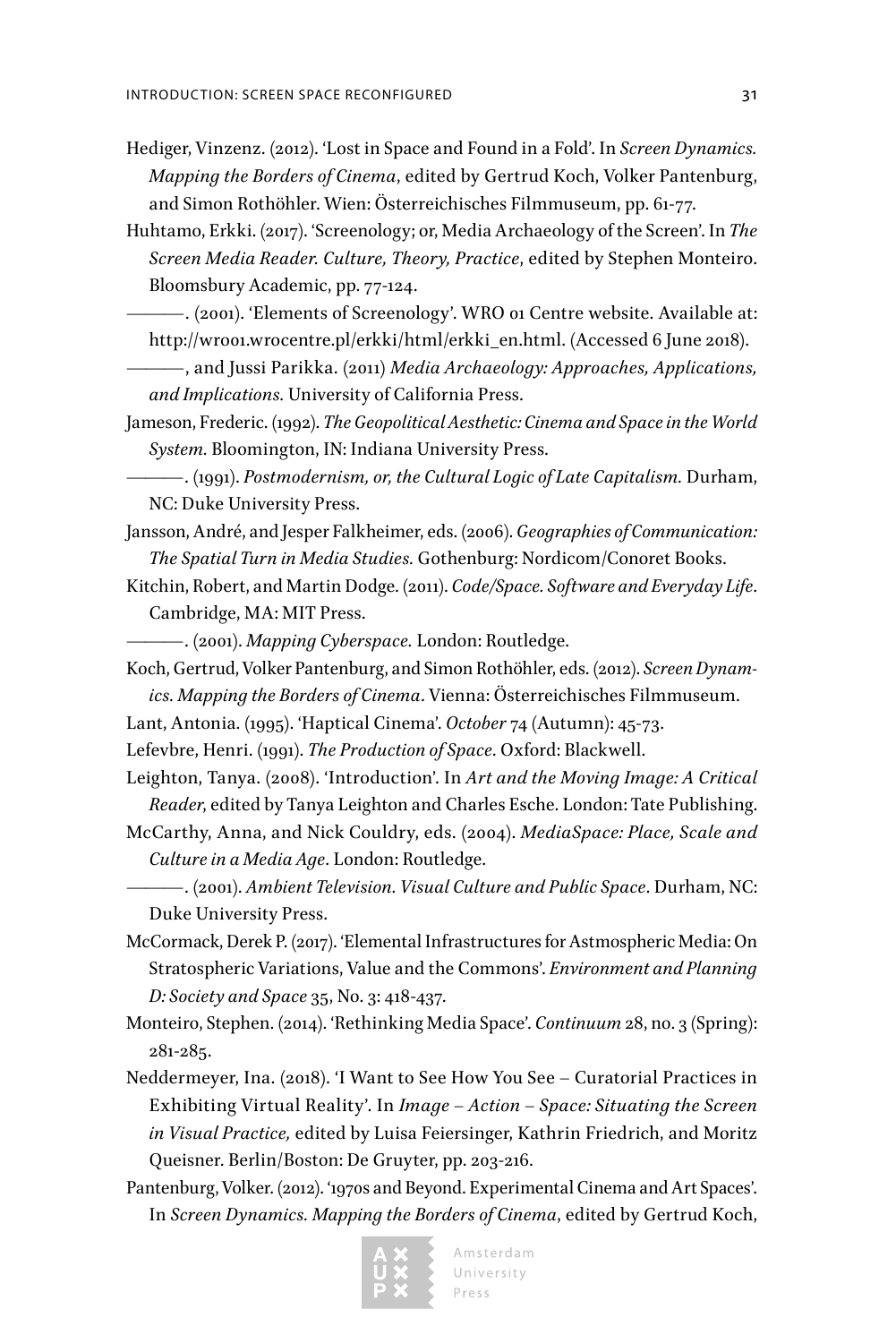Volker Pantenburg, and Simon Rothöhler. Vienna: Österreichisches Filmmuseum, pp. 78-92.

Parikka, Jussi. (2012). *What is Media Archaeology?* Cambridge: Polity.

- Parks, Lisa. (2018). *Rethinking Media Coverage. Vertical Mediation and the War on Terror*. New York: Routledge.
	- ———. (2013). 'Earth Observation and Signal Territories: Studying U.S. Broadcast Infrastructure through Historical Network Maps, Google Earth, and Fieldwork'. In a special issue on Earth Observing Media, edited by Chris Russill. *Canadian Journal of Communication* 38: 1-24.
	- ———, and Nicole Starosielski. (2015). *Signal Traffic. Critical Studies in Media Infrastructures*. Champaign, IL: University of Illinois Press.
- Reinhardt, Carrie Lynn D., and Christopher J. Olson, eds. (2016). *Making Sense of Cinema: Empirical Studies into Film Spectators and Spectatorship.* London: Bloomsbury Academic.
- Soja, Edward*.* (2010). *Seeking Spatial Justice*. Minneapolis, MN: University of Minnesota Press.
	- ———. (1996). *Thirdspace: Journeys to Los Angeles and Other Real-and-Imagined Places*. Oxford: Basil Blackwell.
	- ———. (1989). *Postmodern Geographies: The Reassertion of Space in Critical Social Theory.* London: Verso.
- Spöhrer, Markus, ed. (2016). *The Aesthetic and Narrative Dimensions of 3D Film: New Perspectives on Stereoscopy*. Wiesbaden: Springer, pp. 19-34: https://doi. org/10.1007/978-3-658-09422-5. (Accessed 6 January 2018).
- Strauven, Wanda. (2013). 'Media Archaeology: Where Film History, Media Art and New Media (Can) Meet'. In *Preserving and Exhibiting Media Art*, edited by Julia Noordegraaf, Cosetta G. Saba, Vinzenz Hediger, et al. Amsterdam: Amsterdam University Press, pp. 59-79.
	- ———. (2006). *The Cinema of Attractions Reloaded*. Amsterdam: Amsterdam University Press.
- Thompson, Kristin. (2013). 'Gravity, Part 1: Two Characters Adrift in an Experimental Film'. David Bordwell Blog (7 November 2013): http://www.davidbordwell.net/ blog/2013/11/07/gravity-part-1-two-characters-adrift-in-an-experimental-film/. (Accessed 12 March 2018).
- Tortajada, Maria, and Francois Albera, eds. (2010). *Cinema Beyond Film. Media Epistemology in the Modern Era*. Chicago, IL: University of Chicago Press.
- Trodd, Tamara. (2011). *Screen/Space: The Projected Image in Contemporary Art*. Manchester: Manchester University Press.

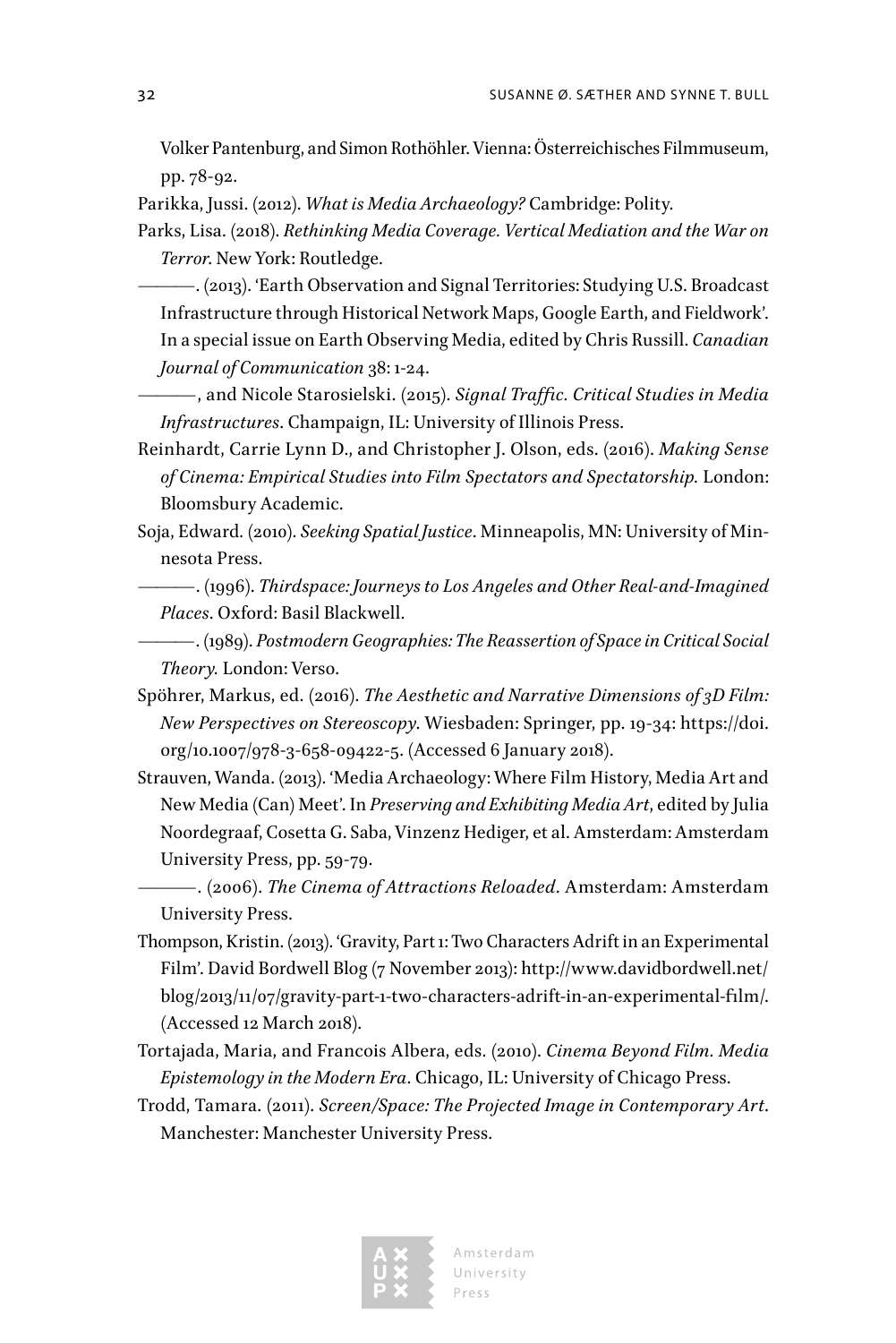#### **About the Authors**

A scholar and curator of contemporary camera-based art, **Susanne Østby Sæther** is presently Curator of Photography and New Media Art at Henie Onstad Art Center, Norway. Sæther has been a Postdoctoral Fellow at the Internationales Kolleg für Kulturtechnikforschung und Medienphilosophie (IKKM) at the Bauhaus-Universität, Weimar. She holds a PhD in media studies on video art and is a Helena Rubenstein Curatorial alumnus from the Whitney Independent Study Program, New York. Her publications include topics such as the new haptics of  $21^{st}$ -century video art, the aesthetics of sampling in video art, and the institutional-economic conditions of moving image art production and exhibition in Norway.

**Synne Tollerud Bull** is an artist and researcher at the Department for Media and Communication, University of Oslo. Bull has been a Professor of Contemporary Art at Oslo National Academy of the Art. She holds a PhD from Department for Media and Communication, University of Oslo and an MFA from San Francisco Art Institute. She is the co-editor of Urban Images: Unruly Desires in Film and Architecture, (Sternberg Press, 2011). Bull also works with artist and researcher Dragan Miletic as Bull.Miletic (B.M) B.M have exhibited their artwork internationally at venues including California Biennial, Yerba Buena Center for the Arts, San Francisco, German Architecture Museum, Frankfurt, Künstlerhaus Bethanien, Berlin, Pasadena Museum of California Art, Victorian Arts Center, Melbourne, Pacific Film Archive, Berkeley, Ulrich Museum of Art, Wichita, Henie Onstad Art Center, Oslo, and Museum of Contemporary Art, Belgrade.



Amsterdam University